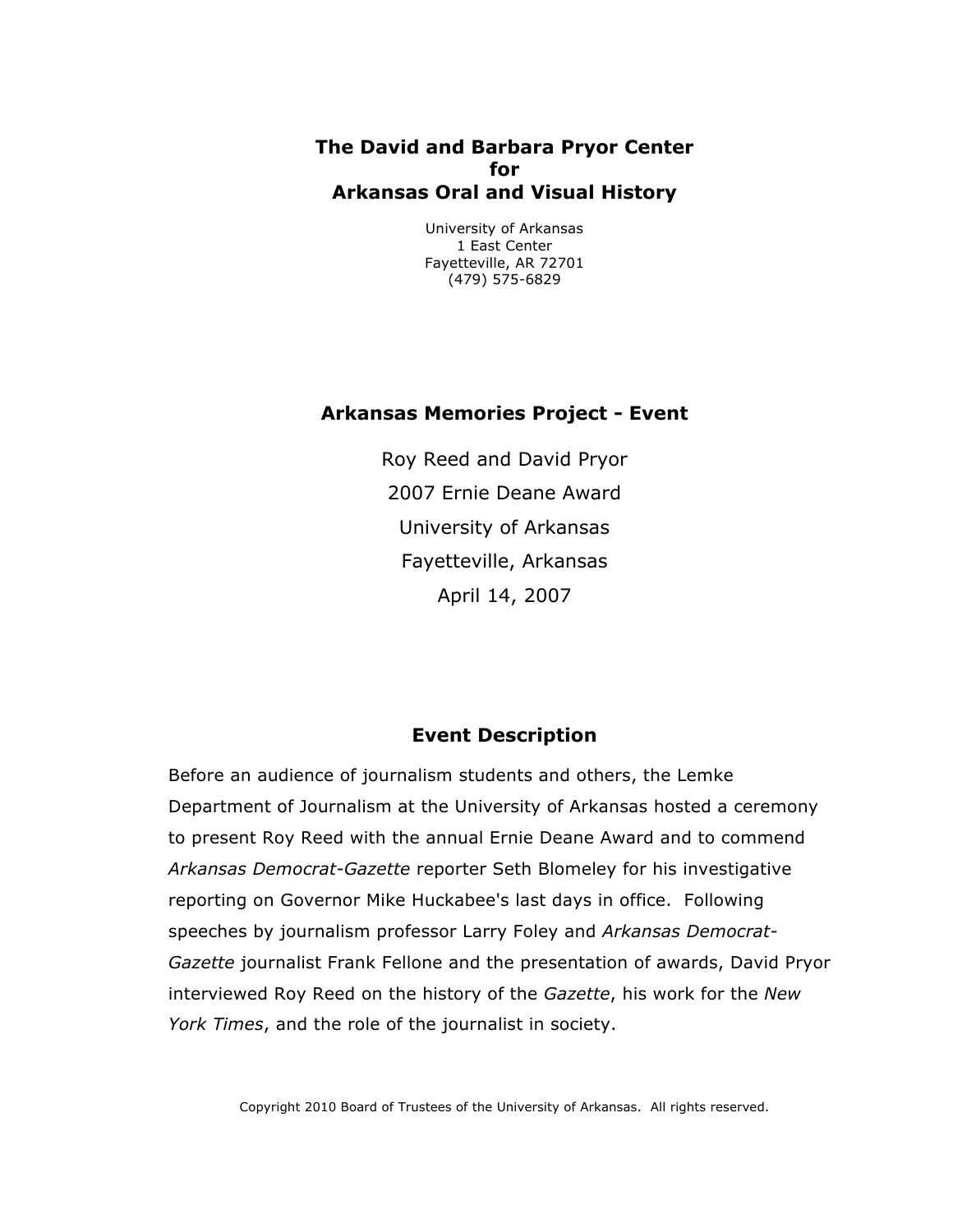# **Transcript:**

[00:00:00]

### [*Introductory music*]

Hoyt Purvis: Good morning, everyone. If I could ask your—ask for your attention. We need to get started. We have a very special program today, and I want to welcome not only the students from my Media and Society class but from other classes in journalism and many special guests who are with us today. We're happy to have all of you here. And it is, I think, a very special treat, this program that is been arranged today in connection with the Ernie Deane Award. And you'll be hearing more about that in just a minute. And I'm going to turn the program over shortly to Professor Larry Foley. But I do want to welcome everybody on behalf of the journalism department, the Lemke Department of Journalism. For my students in the Media and Society class just a couple of quick notes. One, if you have your TV news analysis assignment to turn in today you can either give it to me at the end of this program or leave it in my mailbox in Kimpel 116. Don't forget also that the website analysis assignment—the deadline for that is Friday. And again, you can either turn that in in class on Thursday or leave it in my faculty mailbox in 116. Now at this point I'm going to turn the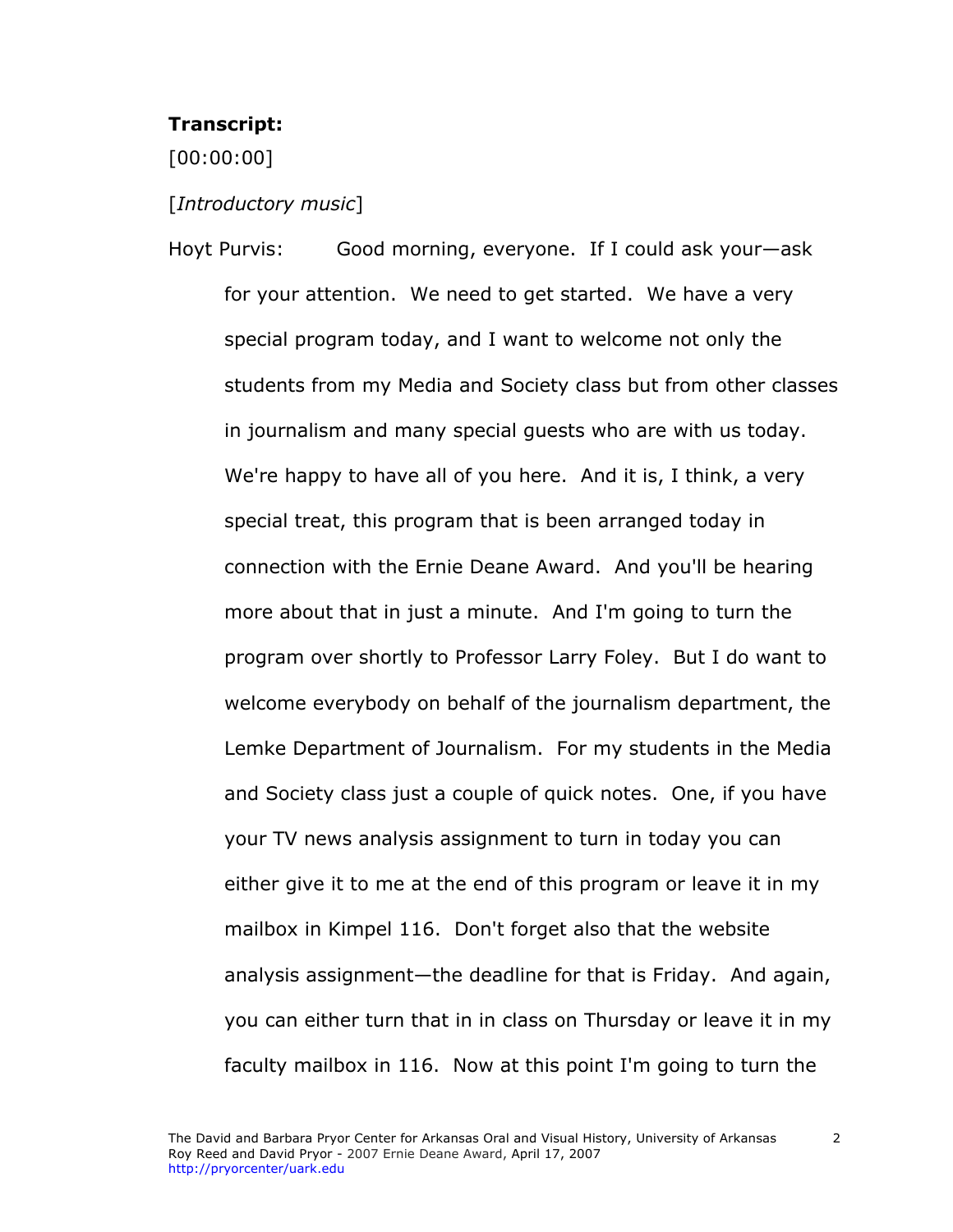program over to my colleague, Professor Larry Foley who will introduce the rest of the program.

[00:02:11] Larry Foley: Ernie Deane was a longtime professor of journalism here at the University of Arkansas. Ernie was an Arkansawyer, as he liked the term much better. He didn't like Arkansan. He was a professor. He was a longtime newspaper man. He was an author. He was a folklorist and sometimes activist. If not—I'm going to quote Skip Rutherford here. "If not for Ernie Deane—if not for Ernie Deane, Old Main would not be here today." And let me explain that. The latter part of the 1970s and throughout the decade of the 1980s, Old Main fell into such a state of disrepair that it was closed off. A fence was put around it. And some revisionist U of A administrators would like to tell you that there was never a plan to tear down Old Main, but I can tell you for a fact that was not the case because Willard Gatewood, retired U of A chancellor and professor of history, told me not long ago that there was great sentiment among the U of A administration and some alumni to tear down Old Main and to place a plaque over there, if you can imagine such a thing, that said, "Here once stood Old Main." Now how does Ernie Deane come into play? Because Ernie Deane, throughout his entire life, was a newspaper man, and he wrote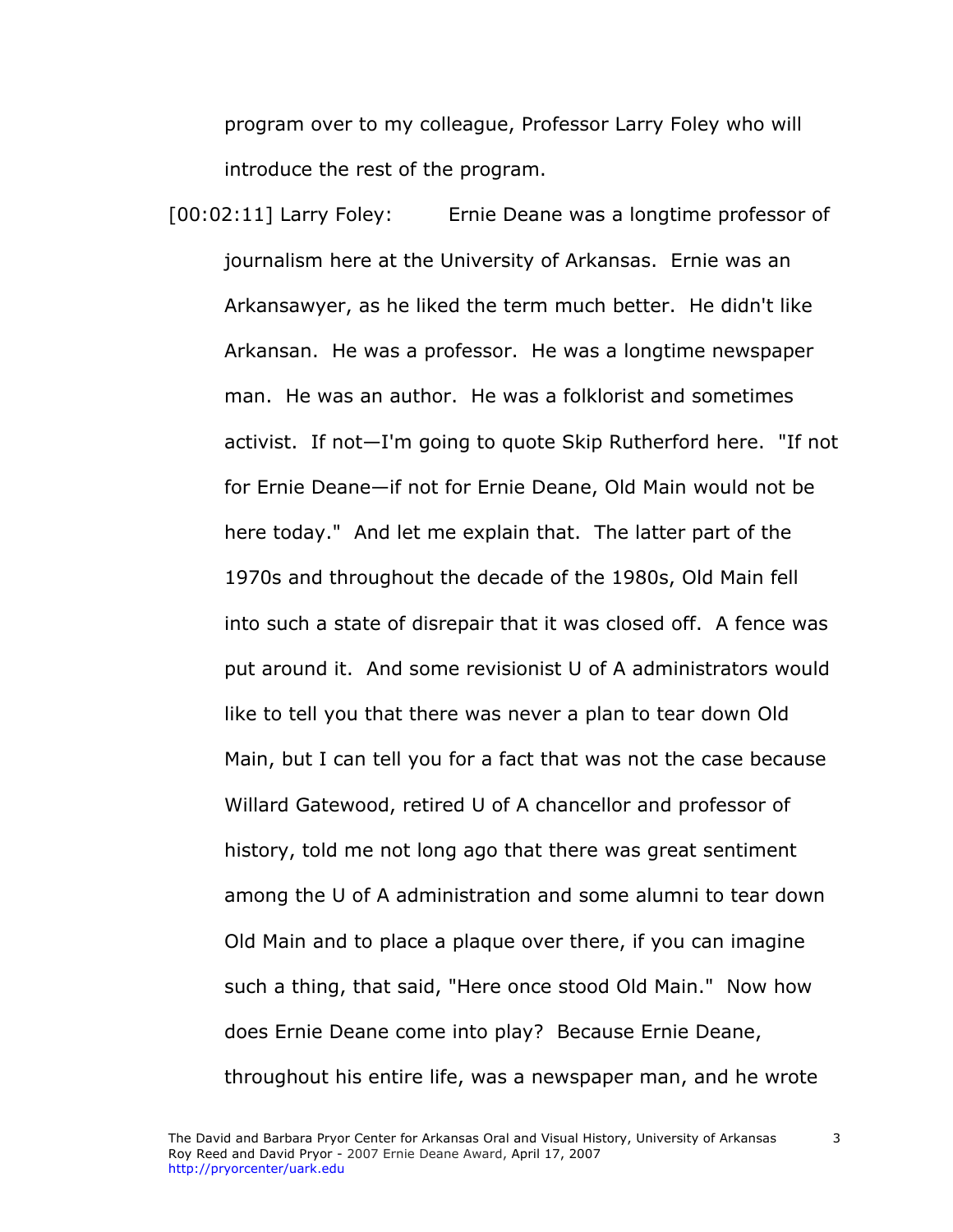column after column after column and also many letters stating the significance of this building and how a building that we know is our beacon of hope, and sometimes "mother of mothers" if we want to quote our alma mater, was too significant, too important to tear it down. His journalistic writings and letter writings stirred up a spirit among the alums who refused to let that happen. Finally the administration became convinced. Money was raised. Old Main was restored, and we have it today. That was Ernie Deane. Ernie Deane was also a great mentor to many of us and a great friend. When Ernie passed away long about 1992, right Brenda? Those of us who loved Ernie, and there were many of them, decided that we needed to do something to honor his name and his spirit. [00:04:32] So we began the Ernie Deane Award, which we began presenting in the spring of 1993. And many distinguished Arkansas journalists from Bob McCord to Bob Douglas to Jim Pitcock and Steve Barnes to Charlottte Schexnayder and on and on and on have received this particular award. From time to time we have done something else in addition to the Ernie Deane Award. And we've also given out a special award of achievement for a single body of work when an Arkansas journalist, in Ernie's words, "Sounds the alarm when common sense is threatened and good judgment is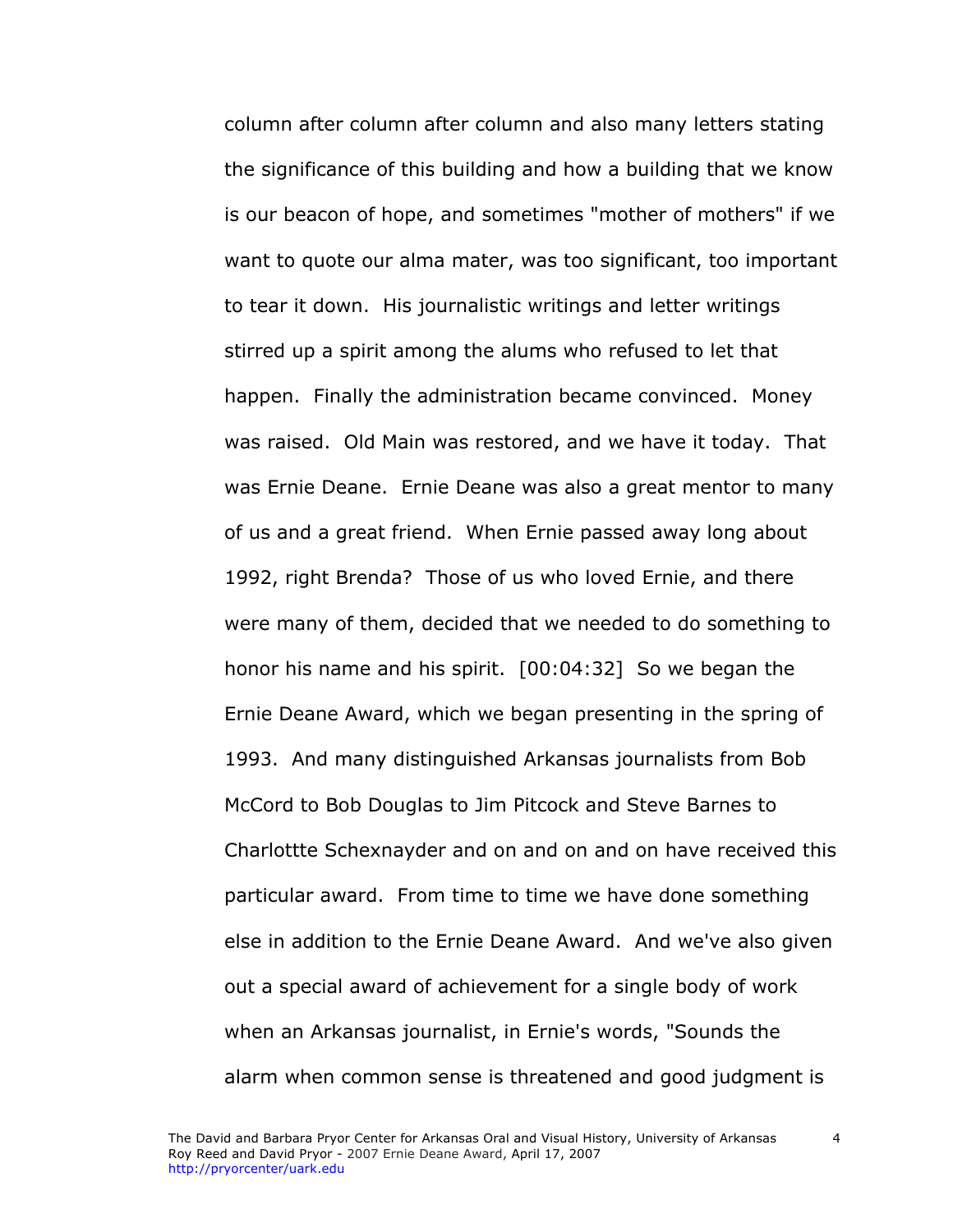ignored, especially by elected and appointed officials." This year we are awarding such a letter of commendation to Seth Blomeley of the *Arkansas Democrat-Gazette*, for his coverage of Arkansas Governor Mike Huckabee's last days in office, including the controversial destruction of computer hard drives. We honor Blomeley not only for his reporting, but also for his courage and not backing down and getting the story right while under fire from those he was covering. At this time, for more on Blomeley and his significant piece of work, I'd like to introduce the deputy editor of the *Arkansas Democrat-Gazette*, Frank Fellone. Frank. [*Applause*]

[00:06:09] Frank Fellone: Thank you, Larry. Let me talk about—let me talk about journalism as much as Seth, same thing they journal—Seth exemplifies journalism as we like to practice it at the *Democrat-Gazette.* But first—Jerry McConnell—are you here, Jerry?

Jerry McConnell: Yes

FF: Jerry, it's nice to see you. I got my first newspaper job at the *Democrat* when—the *Arkansas Democrat* when Jerry was the managing editor. I was—he was still the managing editor when I got laid off from the sports department, but that was not your fault, Jerry. [*Laughter*] I want to talk about news, journalism,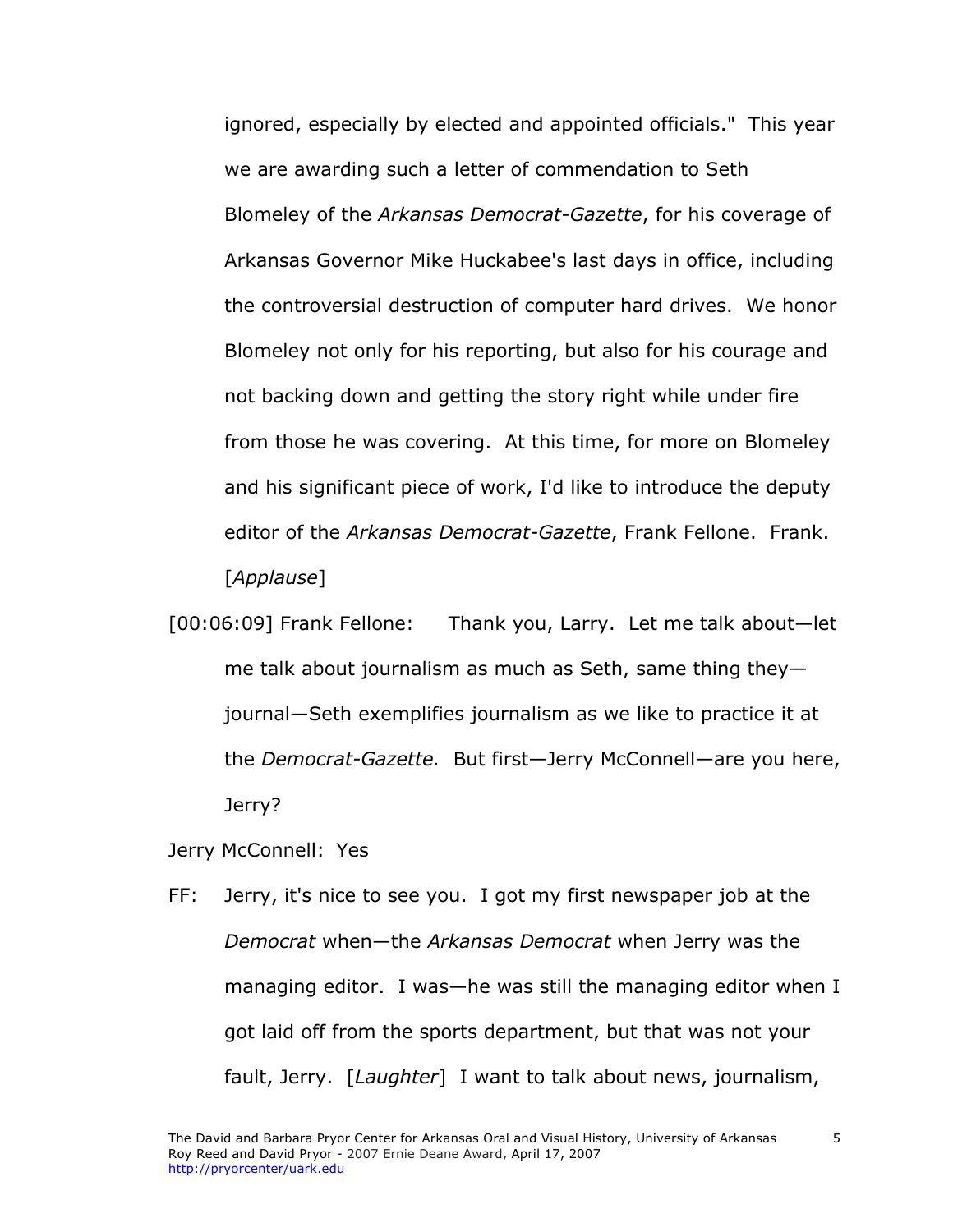the journalist, and truth. Let me start by saying that news is hard to define, that it's easier to describe or recognize by its elements. You know those elements. They include timeliness, proximity, prominence, novelty, consequence, and conflict. Let's talk about conflict for a minute. I have the pleasure of being an adjunct faculty member at UALR and know many journalism students who—and this is an increasing trend over the years journalism students tend to shy away from conflict. They don't want to cover stories in which there is conflict between competing parties. They don't want to cover stories in which there may be conflict between them and newsmakers. They worry very much about the potential for conflict. But there can—but in journalism, let me tell you that if you avoid conflict or avoid reporting news that has conflict in it you're not doing your job as a journalist. Journalism—many definitions—my favorite is that journalism is the chronicling of the human experience. The human element, the human experience, is what makes journalism so compelling and addictive for the people who practice it. [00:08:07] The journalist, again, many definitions. This morning I like to choose this one: The journalist—who—is someone who is willing to ask the tough questions. The journalist is someone who is willing to ask the tough questions.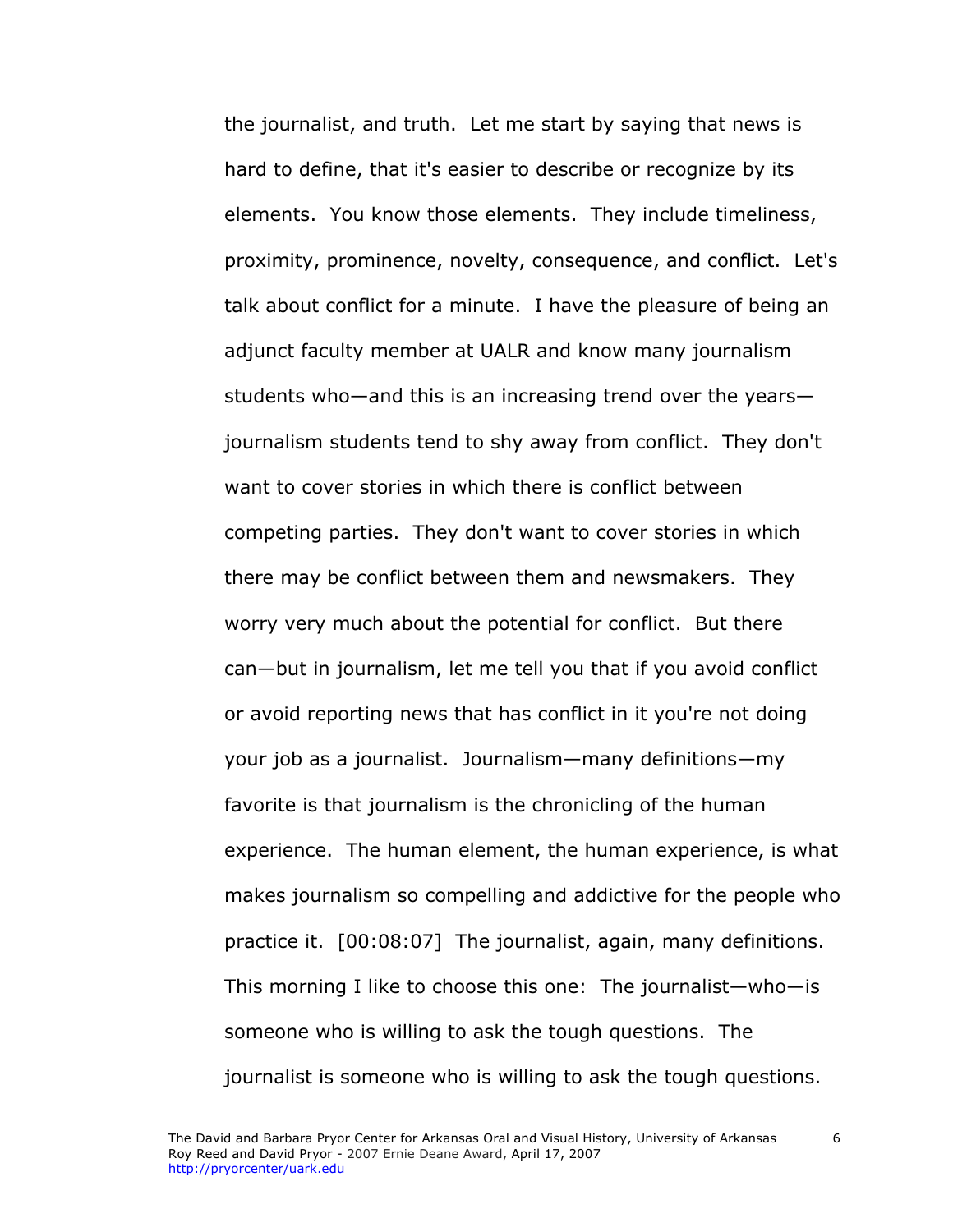Not necessarily eager but willing to ask the tough questions of people like Governor Mike Huckabee, someone who is a powerful, influential public figure. Willing to ask the tough questions of people in power to find out the truth. The truth. We hear a lot today about that which is positive and that which is negative. Is this a positive news story? Is this a negative news story? I'm here to tell you that there is no such thing as a positive or negative news story. That is the language of public relations. News stories are either true or they—or they are not. The journalist is compelled not to worry about that which is reflects poorly or well on newsmakers, but only, "Is it the truth?" [00:09:27] I urge you to reject those terms and seek as journalists the truth, which brings us to Seth Blomeley. In the matter of Governor Huckabee and his destroyed hard drives, Seth did all these things despite the conflict inherent in this news story and the conflict that he would have with the governor and the governor's people. He was willing to ask the tough questions so that he could find the truth, no matter what it said about the people involved in those—in this news story. And so, folks, let me introduce to you now, please, a journalist who exemplifies the willingness to ask the tough questions to find the truth about news events that are important to our readers, Seth Blomeley.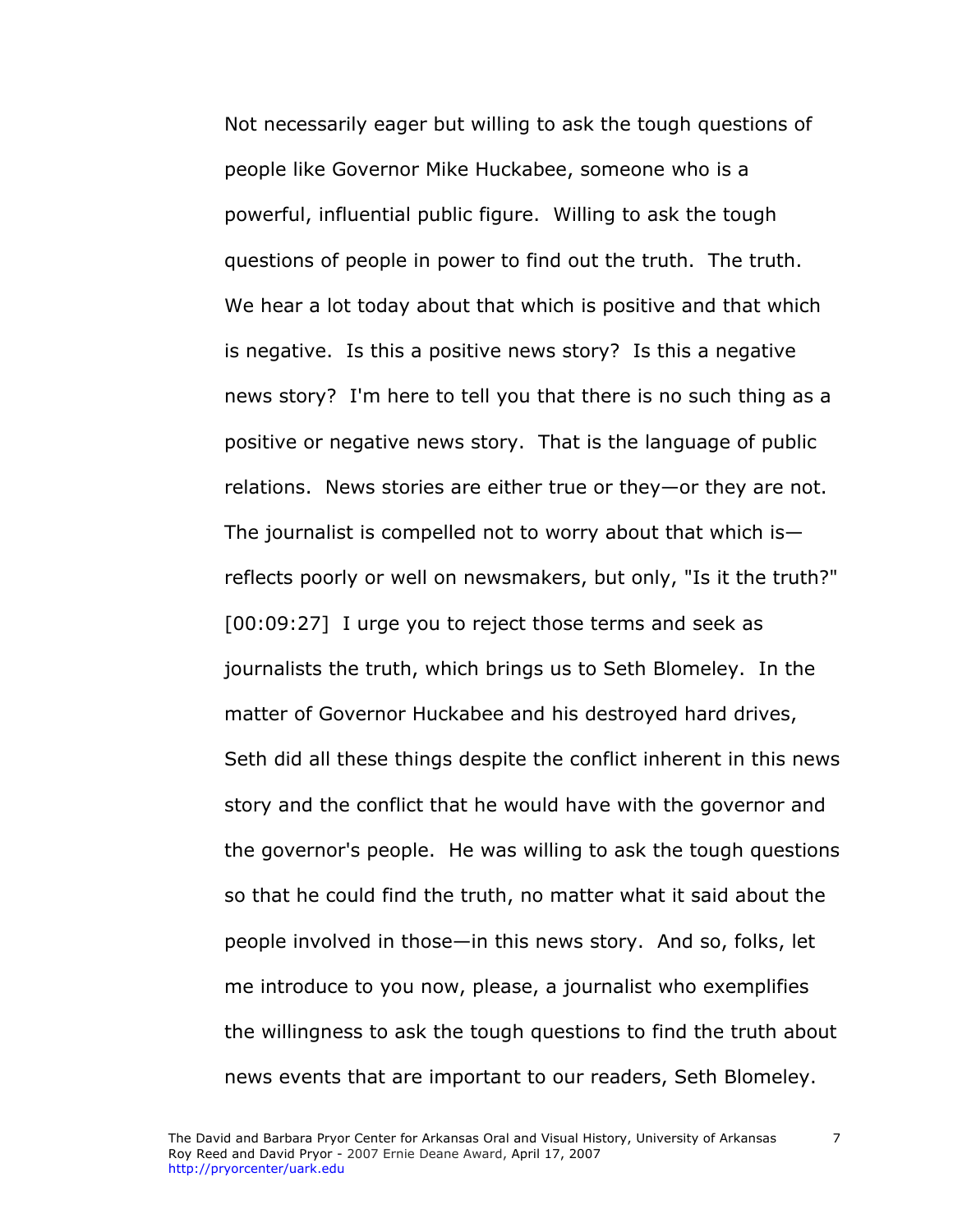[*Applause*]

- Seth Blomeley: Okay. Alright. Thank you. Okay. Okay. I'm very, very much appreciative of the opportunity to be here, and it's when I was in college, you know, one of the things they told me was if you do your—do your job right then if you work hard, and sometimes it's not always going to be fun all the time really, really hit me—it hit me several times over the years, but it really hit me this past time with this—with the Huckebee coverage. And there were a series—series of stories that kind of culminated with the hard drive coverage, and so it was—it wasn't always fun, but that's kind of what you sign up for. And it's nice to be be—be acknowledged by my fellow journalists for—for sticking it out. So—so I—I appreciate y'all being here and thank you. [*Applause*]
- [00:11:48] LF: You know, one of the things that Ernie taught us to do was get the story right and tell the truth even if it hacked people off. And I think Seth hacked a few people off here. Now we're going to present the 2007 Ernie Deane Award. This year's recipient is a great friend of mine, Roy Reed. Roy lives out at Hogeye, Arkansas, in a Fay Jones House. But that's not why we're honoring him today. He's also a passionate yet subpar golfer. [*Laughter*] But we're—we're not—we're not giving him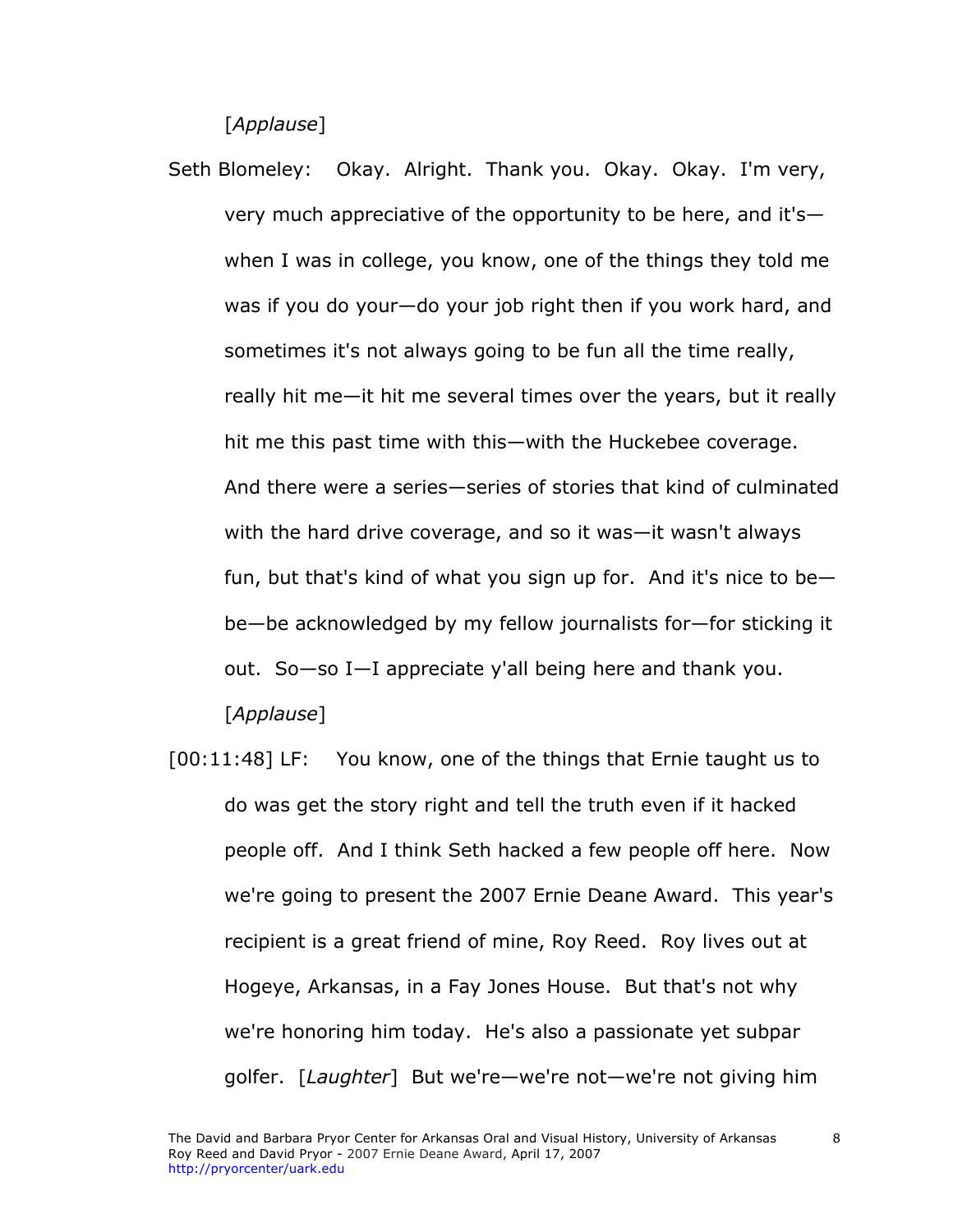that—the award for that either. I first met Roy when he was on the faculty here when I joined in 1993. In fact I went to lunch with Phyllis Miller and Roy Reed and Bob Carey. And they were such diverse characters that  $I-I$  realized at that time that if I were fortunate enough to get an offer to come and join the faculty here I would absolutely accept it. Roy is a former national and foreign correspondent for the *New York Times*. He taught journalism here at the U of A from [19]78 until 1995. He began his journalism career at the *Joplin Globe*. And from 1956 to [19]64 he worked for a reporter for the Arkansas—*Arkansas Gazette* and attended Harvard—Harvard as a Nieman Fellow from 1963 to 1964. He joined the staff of the *New York Times* in 1965, reporting on the civil rights movement and subsequently reporting for the *Times* as its New Orleans-based national correspondent and in London for a couple years from 1976 through 1978. Roy is also an author. He continues to write, and it's interesting to me how he continues his career. And this is really the way Ernie did it also. Ernie retired from the U of A journalism department, but he continued writing newspaper stories for a long time. Roy's not only continued to write, which is significant, and he did the book on former governor Orval Faubus. But he's been heavily involved in interviewing people,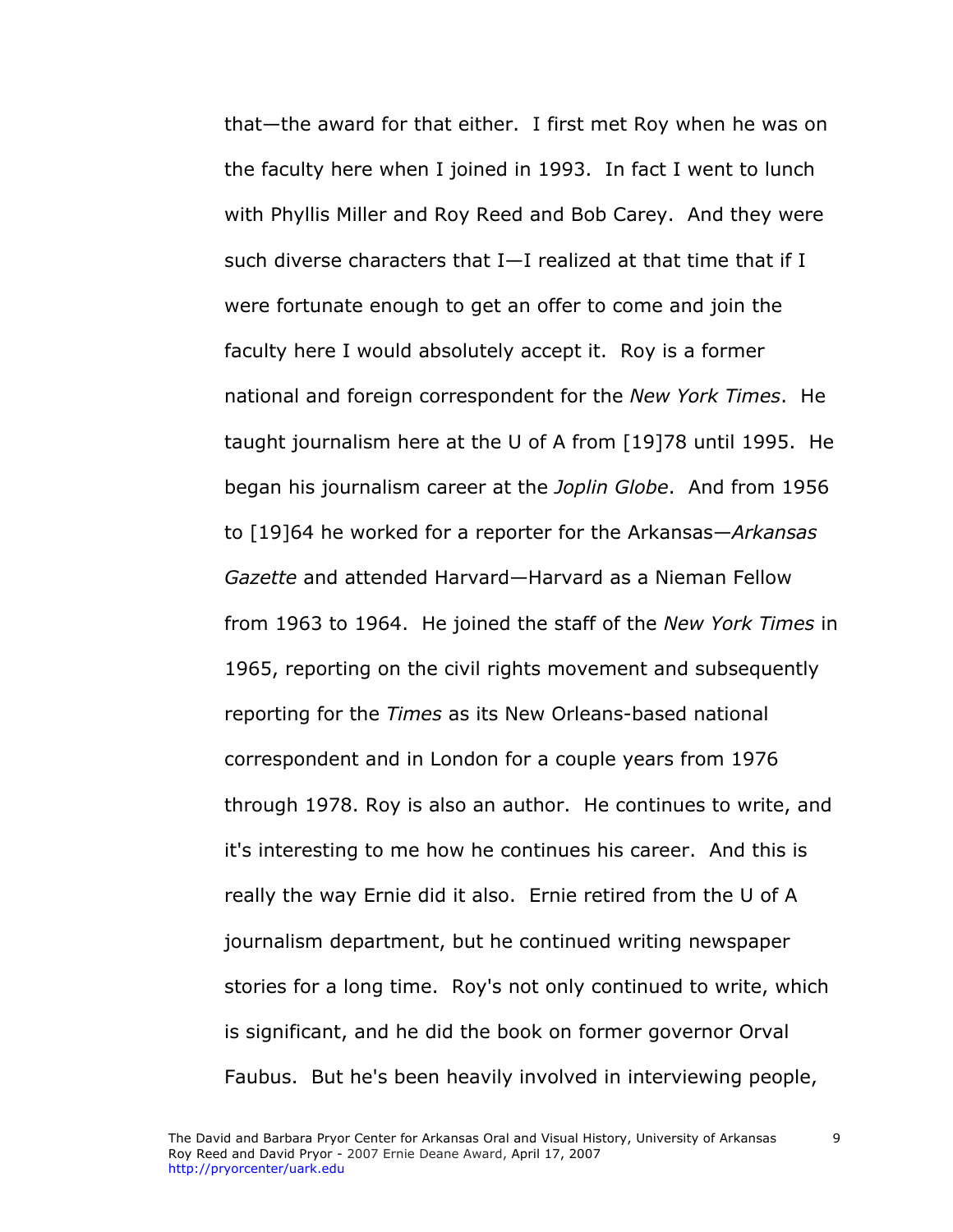in doing oral history. Interviewing the likes of famed architect Fay Jones. He's done numerous interviews with political figures like Senator David Pryor. And we're going to get to a little more of that in a moment. But at this time I would like to present to you my friend and the recipient of the 2007 Ernie Deane Award to Roy Reed. Roy. [*Applause*] Congratulations.

Roy Reed: Thank you.

[00:14:29] LF: We're not going to let Roy say anything yet. Because what we thought would be fun would be for us to turn the tables on the old journalist, and instead of interviewing Senator Pryor, which he's done many times, we would let the senator interview him. So at this time we're going to strike this set. And you guys come over, and we'll move this. Many of you probably know of Senator Pryor. David Pryor, from Camden, is a former state legislator, former United States representative, former governor, former United States senator, and educator, and one of the truly great Arkansans of our time. So what we're going to do now is move the senator in here so he can interview Roy, and as we all know, who—those of us who've worked in journalism, it's a heck of a lot easier to ask the question than it is to answer it. So good luck, Roy. [*Laughter*]

[00:15:30] David Pryor: Well, ladies and gentleman, we're going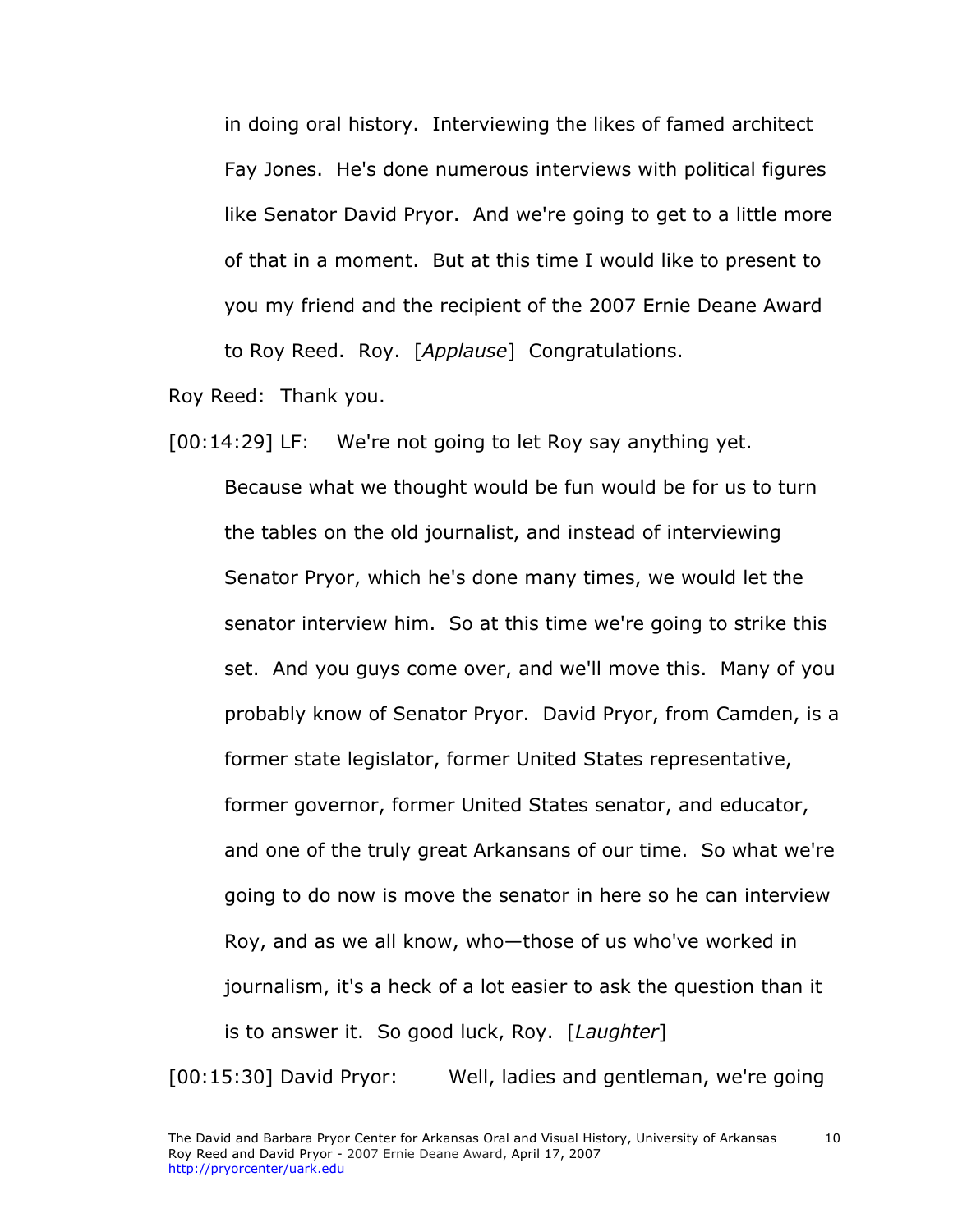to be a little bit formal today just at the beginning because we are being filmed or videoed or whatever by the oral and visual history center here at the University of Arkansas. And fifty years from now you may want to come back to Fayetteville, and you'll probably see yourselves, and you'll see the participants here. We won't be around, but you will. And you can watch yourselves on the—on the screen again fifty or so years from now should you like. And we really are grateful for our wonderful team of people who are going to be interviewing, who—who are filming for today. And Seth, we want to congratulate you. That was a remarkable series that you wrote. It did take a great deal of courage, and when we think of outstanding journalists in Arkansas, we always think of Seth Blomeley. And we thank you so much for your courage and your fortitude and your vision in writing such a remarkable piece. Brenda, I'm doing one little beginning opening here. She wanted me to mention one thing. Our friend Larry Foley left out a very integral part of my life. At one time I thought I was going to be a journalist and save the world. I graduated fifty years ago. Fifty years ago from the university, and I thought that at the—when I got my diploma and walked across the stage that every company in Arkansas would be seeking me out and trying to hire me to be at least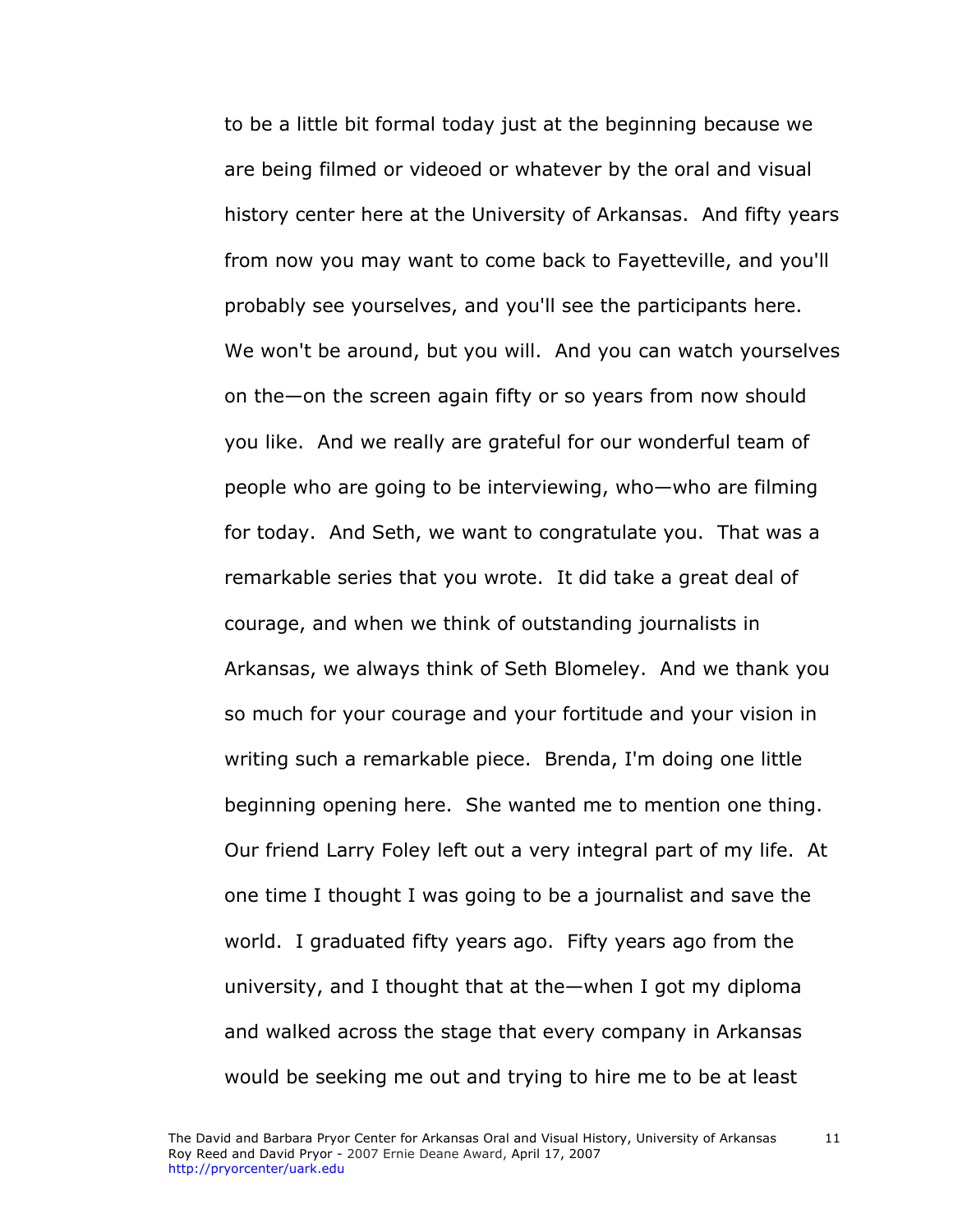vice president of the company or chairman of the board or something like that. Well I didn't get one offer. And so I went back home, and I was sulking around there in Camden for a few weeks. I couldn't get a job anywhere. I even tried to get a job, Frank, with the *Democrat.* I tried with the *Gazette*. I tried with the *Pine Bluff Commercial*. I tried to get a paying job, and no one would pay me. So later in the summer I went back to all of these little newspapers, and I said, "I'll tell you what I'll do. I'll work three months for you for nothing. Zero. I'll just work for you for nothing." They wouldn't even take me at that. [Laughter] [00:17:57] So I decided, well heck, if I can't get a job on a newspaper, I'll start my own. So I did. I started my own weekly paper in Camden, Arkansas, I might say in competition with the Hussmann and Palmer family at the *Camden News*. And for four years I was, in fact, a, I must say— I can say it now—a bankrupt editor of a local newspaper, the *Ouachita Citizen*. But I got to know this man right here, Roy Reed, when I became a member of the state legislature. I think I was 25 or 6 maybe. And I was a freshman member. And he was covering the state legislature for the *Arkansas Gazette*. And I became a friend with Roy and Norma, Barbara and I did. And we sort of semiraised our children together through those years.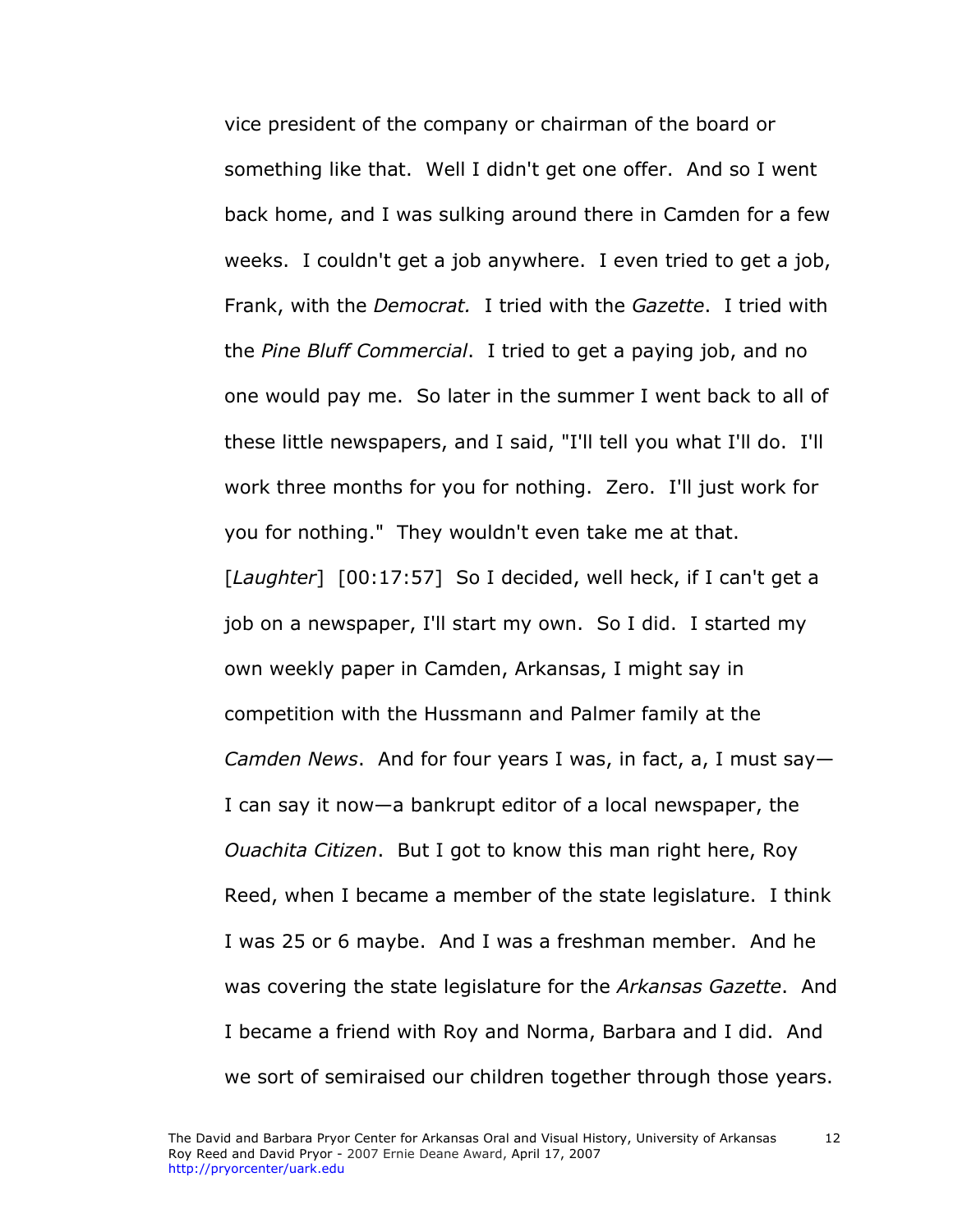[00:18:54] And lo and behold, when I was elected to the US Congress I looked up in the gallery of the House of Representatives and there was Roy Reed. He'd been hired by the *New York Times,* and he was covering congress, President Johnson, the White House, whatever. He went on to various various—I must say great challenges with the *New York Times* as the head of the southern bureau in New Orleans, the London bureau, London, England, for the *New York Times* in Washington, DC, with the *New York Times*. But he came back home. He came back home. He came back home to Arkansas, to his roots, and shared with us his life's experiences and his wisdom and his wonderful reputation as one of America's premier journalists. And how fortunate Arkansas has been to have him here on this campus in various capacities in the school of journalism in many roles that he has played and in writing some of the books that he has written and some of the articles that he has crafted. So, Roy Reed, we go back a long time. And Roy, I just want you to know how honored I am to be on this side of the interviewing table today visiting with you. We're we're not rehearsed. I made a few notes yesterday in preparation maybe for our visit today, and why don't you say a word or so. I've monopolized it so far. So.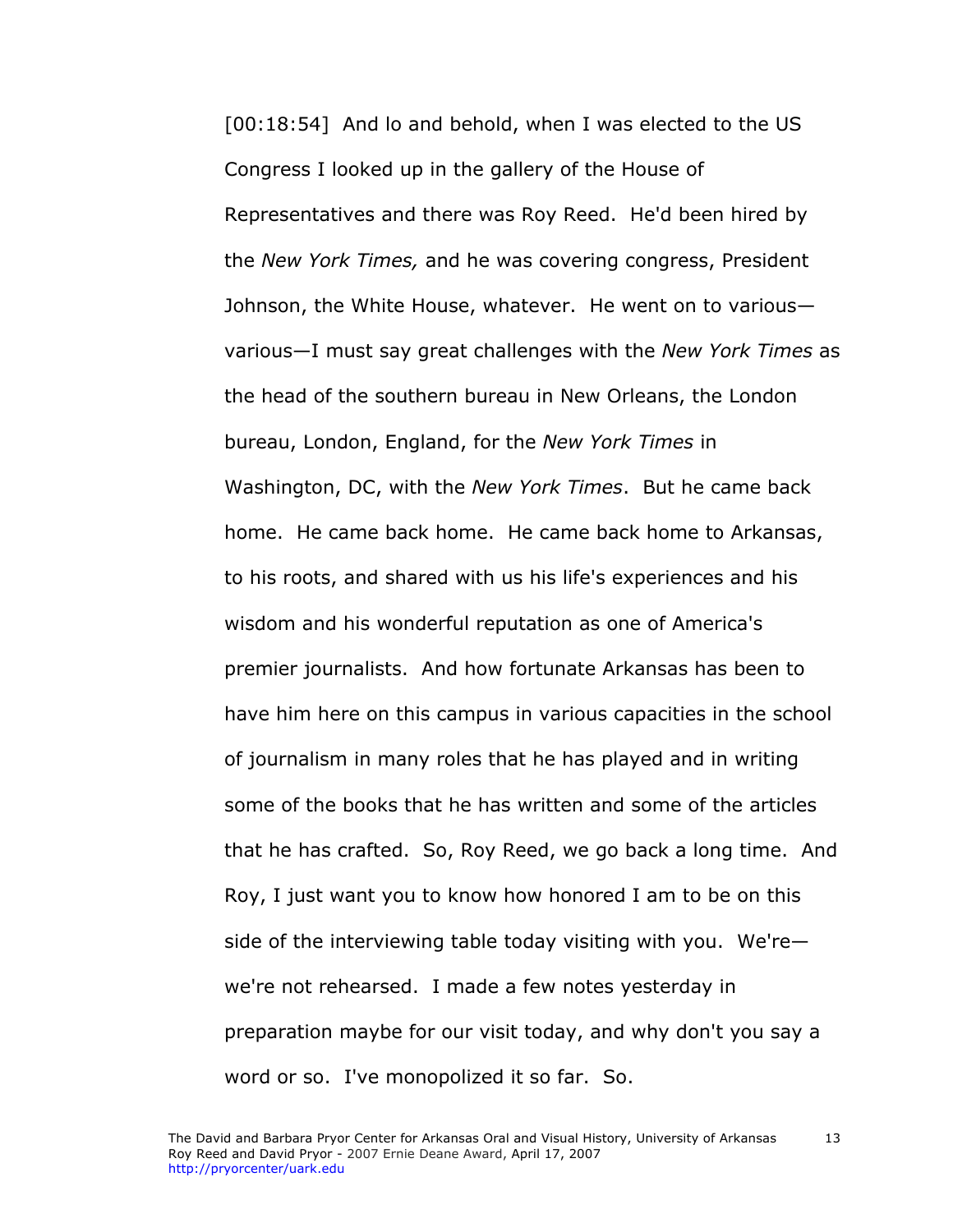[00:20:31] RR: [*Cameras snapping*] Well thank you for those kind words, David. I really appreciate it. We do go back a long way. I—I remember when you came to the legislature. David was one of the young Turks, we called them back then, which meant that he had—he had the courage to stand up against prevailing political winds in Arkansas at that time. [*Clears throat*] Excuse me. It's a foolhardy thing to do, but you won anyhow, and we all appreciate it. I ought to say that Ernie Deane had a lot to do with my coming home to—to Arkansas and to the university. Ernie and I had known each other at the *Arkansas Gazette*. We were there at the same time. And he was writing the *Arkansas Traveler* column for the paper at that time, traveling all over the state. He—he eventually left and came up here to teach at the university. And in the late 1970s he got in touch with me in London and—and said, "There is some sentiment in the journalism department for having you come here to teach if you're interested." Well, one thing led to another, and—and that's how I ended up here. And I'll always be grateful to old Ernie. I—I have some very fond memories of that man. He those of you who knew him will remember his voice, I think. He had a very distinctive voice. And he would telephone me out at Hogeye where a small unproductive farm. Still have. And he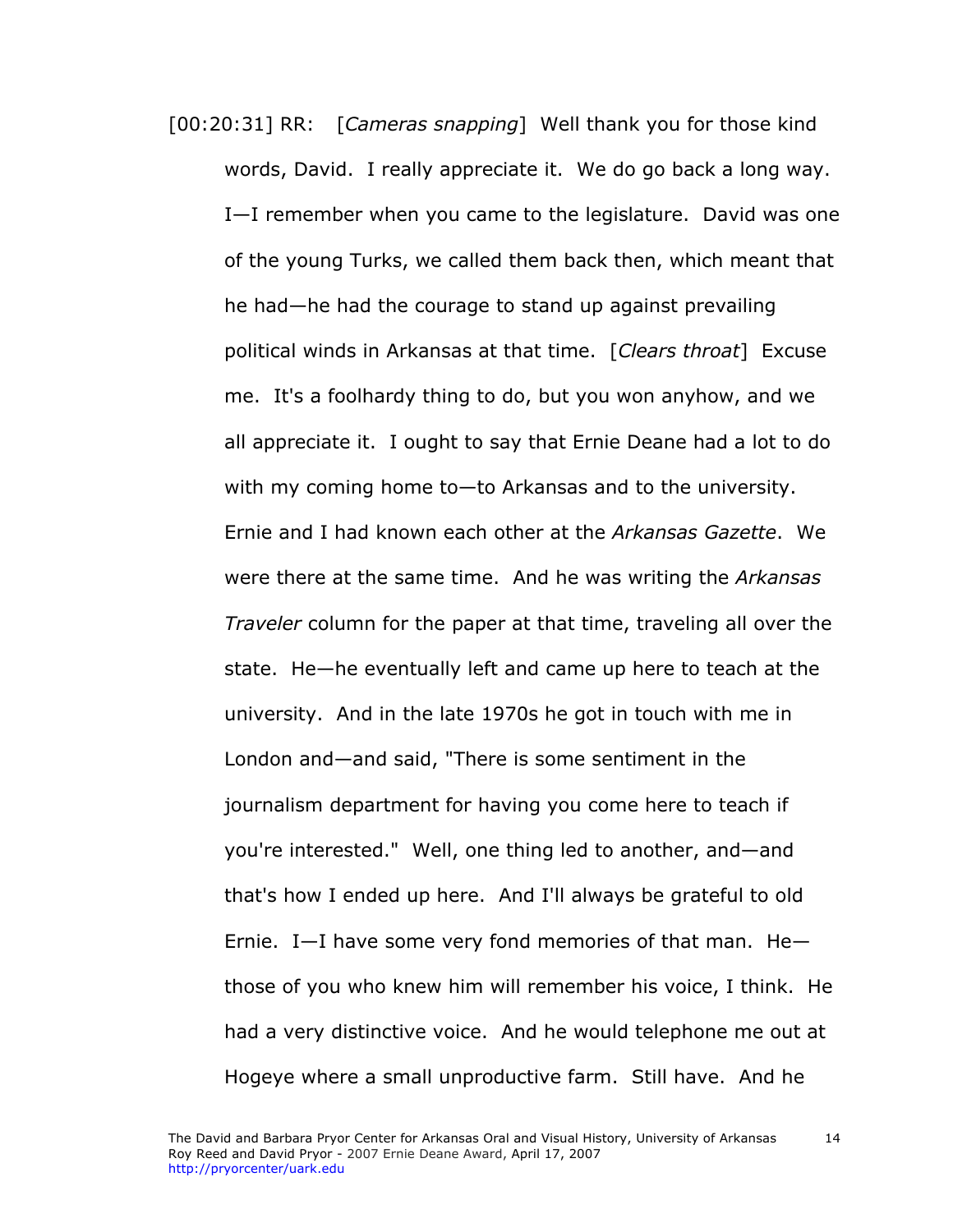would always start the conversation the same way. He'd say, "Hello, skwar." [*Laughter*] And that's—that's—that's squire. That's the way we say it in southwest Arkansas where he and I grew up.

- DP: "Skwar."
- RR: "Skwar." Yeah. But I—I have a lot of fond memories of the man, and I want to share just one short story about him because it so typifies Ernie. Ernie traveled a lot in his old Buick automobile all over the state, and his main complaint on the road was rude truck drivers. He wrote a letter to the editor one time of his paper, the *Gazette*. And the first two or three paragraphs just outlined all of the outrages that he had seen on the highway from truck drivers in recent weeks. And he wound it up with this sentence. He said, "And if I ever again encounter a truck that has the names Tex and Maxine written on the driver's door, I aim to stop it and cane the hell out of Tex or Maxine, as the case may be." [*Laughter*] Anyway, Ernie was a—was a great influence on me and a lot of other people around here. And I—I cherish his memory.
- [00:23:25] DP: I may have called the Ernie Deane Award the Ernie Dumas award. I—I interpose those.
- RR: Oh, I in—yeah.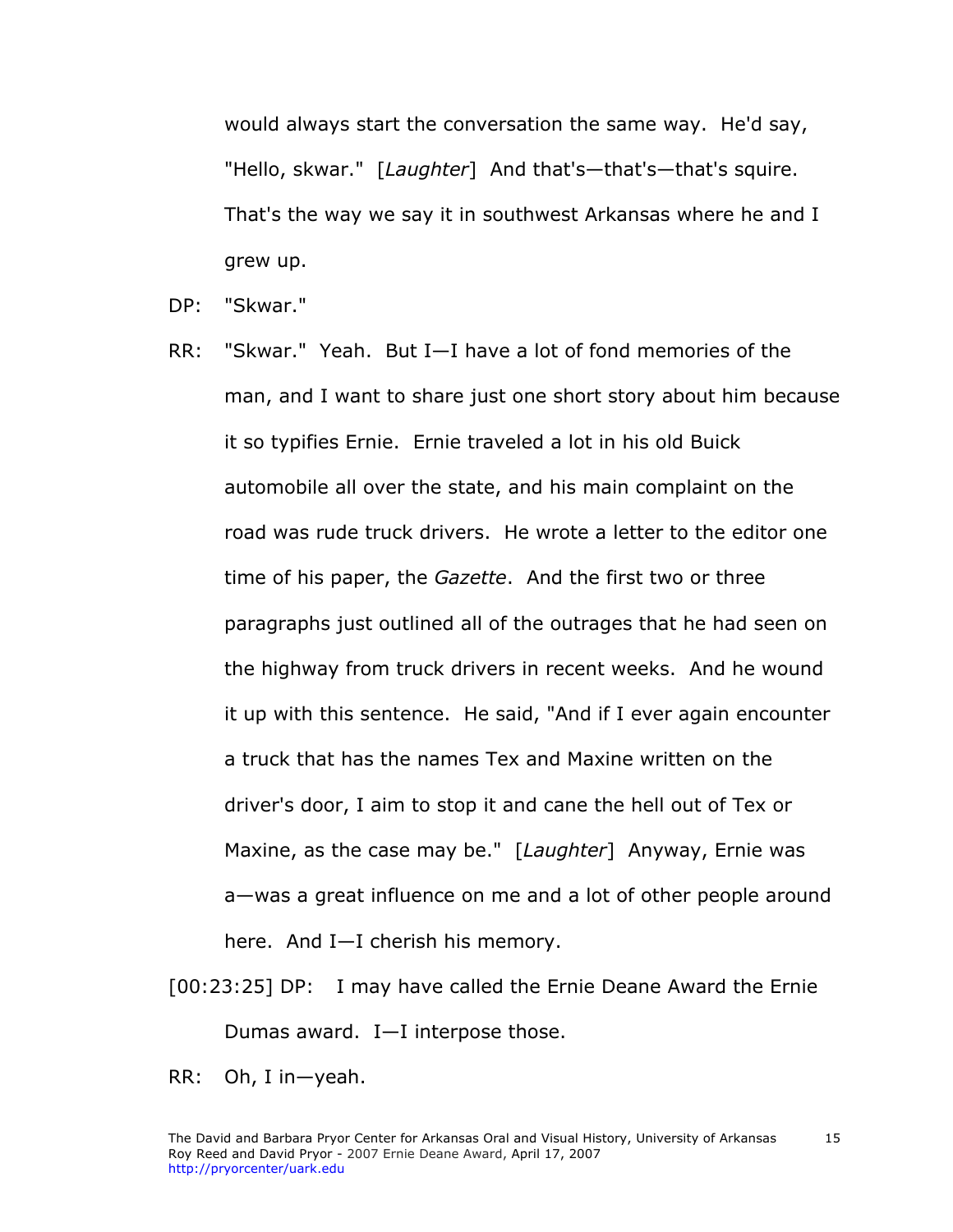DP: Ernie Dumas is one of the great reporters also from Arkansas.

RR: Yeah, yeah. Yeah.

- DP: One of the great members of journalism fraternity that we've known for many, many years. Roy, I read an interesting thing and a little bit scary the other day. In only about 14% of young men and women under the age of 20—or 25 I believe—read a daily newspaper. To me that was—that didn't go over very well with me. What—is this—what's happening here?
- [00:24:04] RR: Well you—now you—you and I grew up in a time when everybody just about read a daily paper. That's how you found out what was happening in the world and in your town and your community. And I—I'm disturbed by that too. I came across a poll figure that I think ties into that in  $a$ —in an in interesting way. The Pew Trust did a poll that was reported on NPR a couple days ago about the how—how poorly informed the American voters are. And one of the many things they found in this poll was that 70% of the American people can name the vice president of the country.
- DP: Seventy percent.
- RR: Seventy percent. About the same percentage can name the governor of their state. Which, you know, that's—that means 30% of our countrymen don't know a damn thing [*laughter*]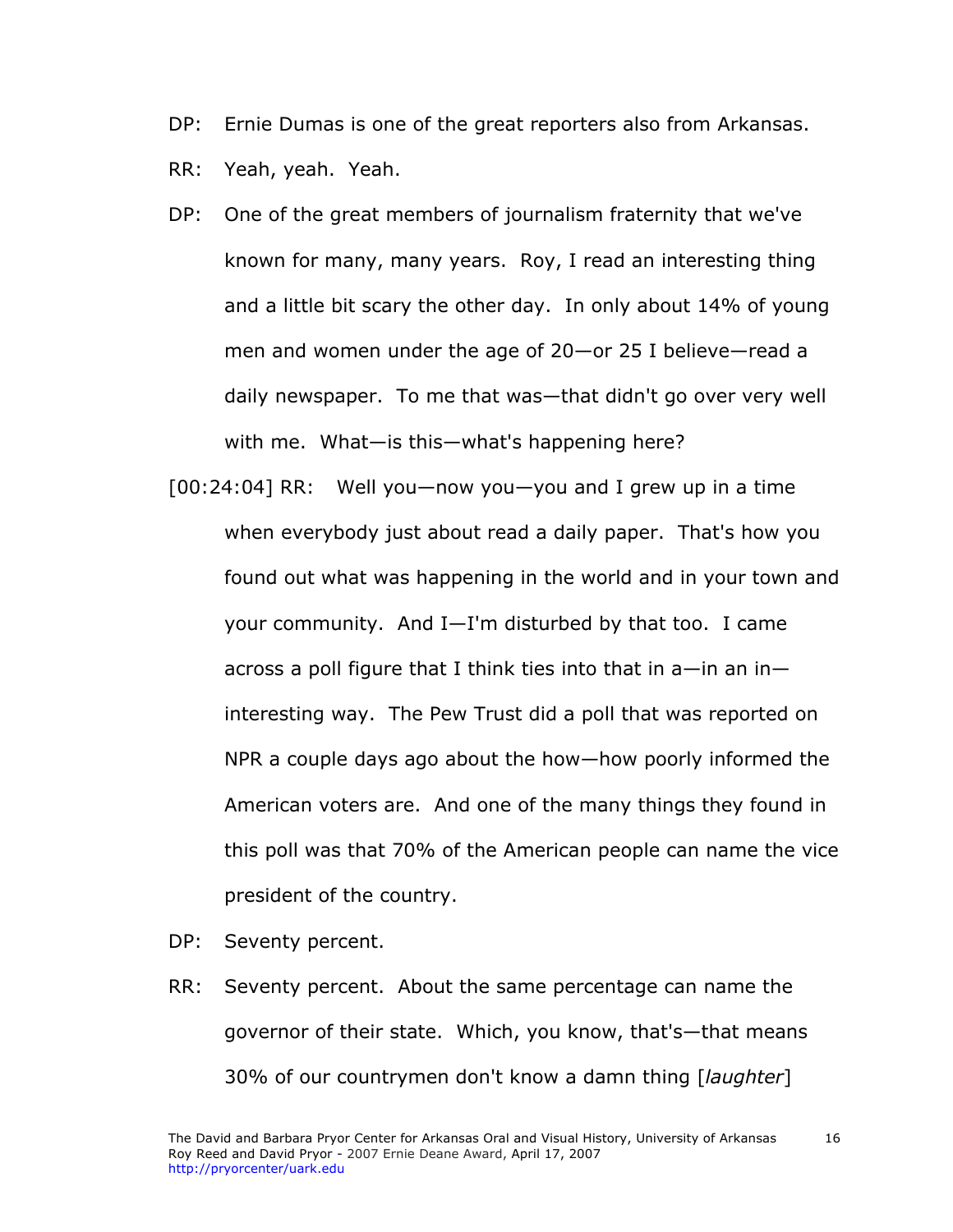about what's going on in the country and in the world. And I, you know, you can—you can say well one reason for that has to be that they—people don't read newspapers anymore. But of course, we also know that in the case of young people they do get information from other sources, the Internet and places that you and I have difficulty traveling in. I've just recently learned one or two new things about the Internet, and it makes me feel very pleased with myself, and my eighteen-year-old grandson scoffs at me and how—at how inept I am.

- DP: And our grandchildren at us, too.
- RR: Yeah, yeah, yeah.
- [00:25:55] DP: But I—I think—hope y'all are getting some news on a daily basis and it may be from the Internet. Roy and I did get ours from newspapers. I'm a newspaper fiend. I—I get so disturbed, for example, in Little Rock—I have a home in Little Rock and a home here. And I get disturbed in Fayetteville because I can't get the *New York Times* on a daily basis. I like to smell and feel the newsprint and the ink.
- RR: Yeah.
- DP: But I do find out—I just discovered just recently Collier's Drug Store—they have the *New York Times* on a daily basis.
- RR: Yeah.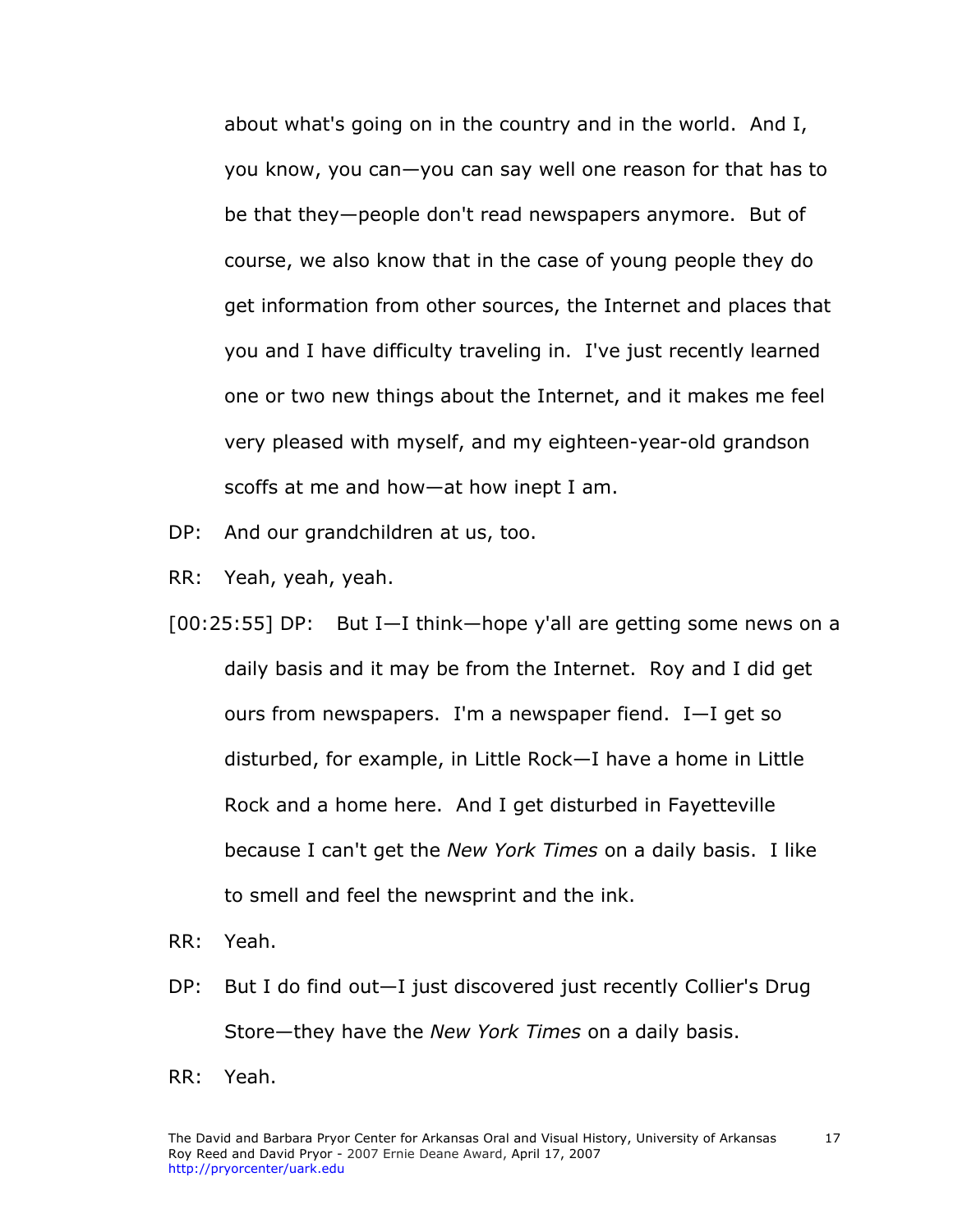DP: You go up there at 8:00 and get it.

RR: Yeah.

[00:26:37] DP: But I love to read the *New York Times*, and I read the *Democrat-Gazette* on a daily basis and other periodicals. But I hope that you will be sensitive to the—to the need of keeping up to date. Along that same line, Roy, about the number of people who know and don't know things. I think a recent poll came out and it was so depressing it was not printed. And I think it was by the Washington Post Company. A poll came out or a survey, I should say, that only about 4% of the United—of citizens in our country could name three members of the US Supreme Court. And something like 68% could name the names of the Three Stooges, Curley, Larry and Moe. [*Laughs*] And so that's—that presents to us, I think, a challenge that we have really, really got to do better. Part of that is the fault of of the politicians and part of journalists and part of all of us, I guess. But we really, really have a long way to go in this field. Roy, I've always enjoyed—here we have potential, hopefully, future journalists right here. And looking in this room, this auditorium today and—Hoyt, it's wonderful that you would—you must sense a great sense of great satisfaction and excitement being with these young men and women on every week.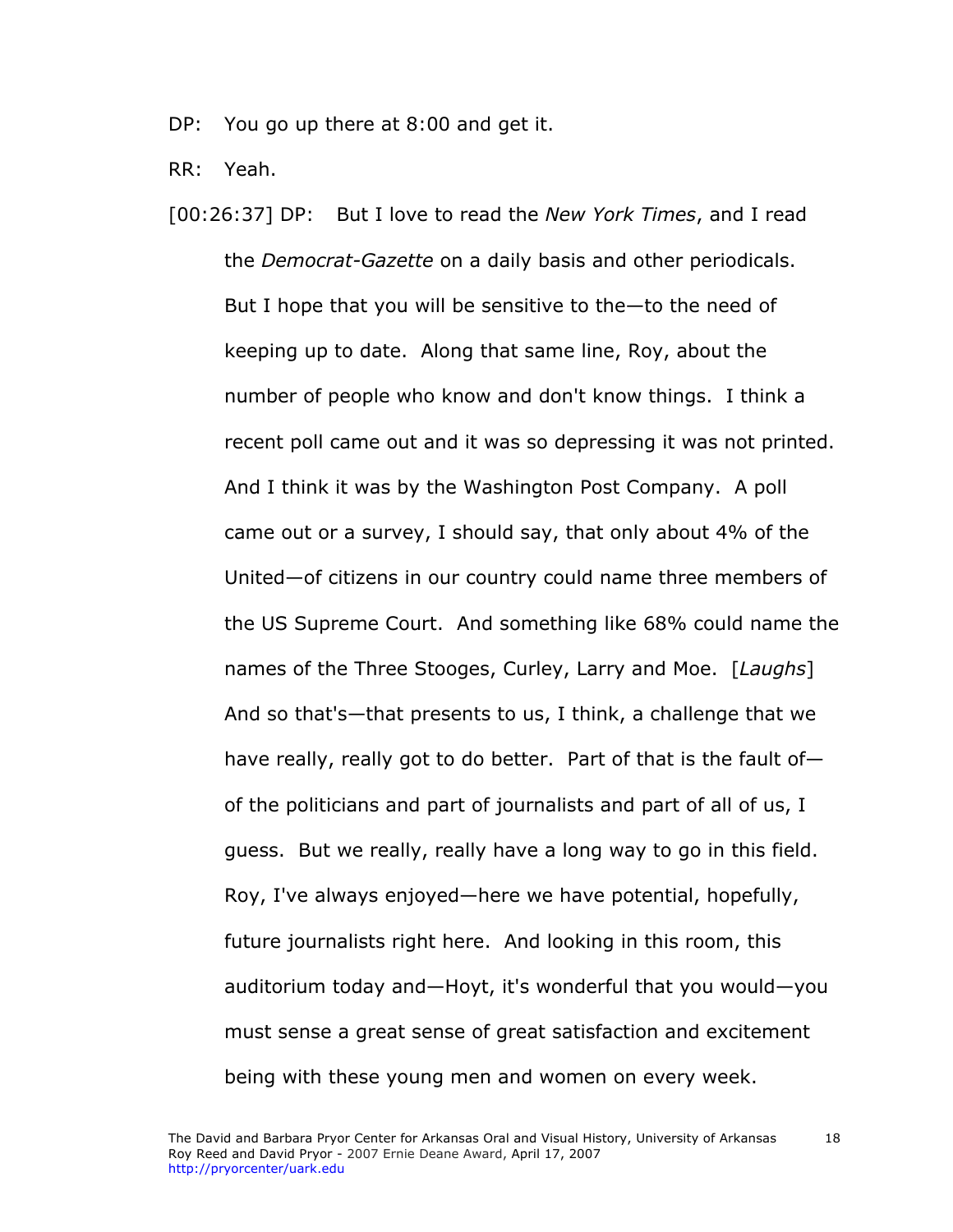Knowing the potential right here in this room, the enormous potential for change and bringing about good things in our country, in our society and our world. If you could harness the power and the ideas and the energy right here in this room, boy, what a much better world it would be. And I encourage you to pursue careers in journalism. I don't think there's any higher calling. But I've always loved to watch Roy work. In the old days when he would type on his typewriter it was very methodical. Brenda, do you remember that? It was like—it was thoughtful. And he didn't—it wasn't this, you know, banging around on a bunch of keys and turning out copy. It was thoughtfully done. And—and I think I would say that in a complimentary way because I've always thought of him as a word merchant. Now how do you become someone who's fascinated with words and the written?

RR: Oh.

- DP: How did you start out this way? What happened to you early on in your life?
- RR: Well, I . . .
- [00:29:18] DP: Did you have a teacher or something that inspired you?

RR: Oh I don't—I was a—I was a bookworm and that. But I have to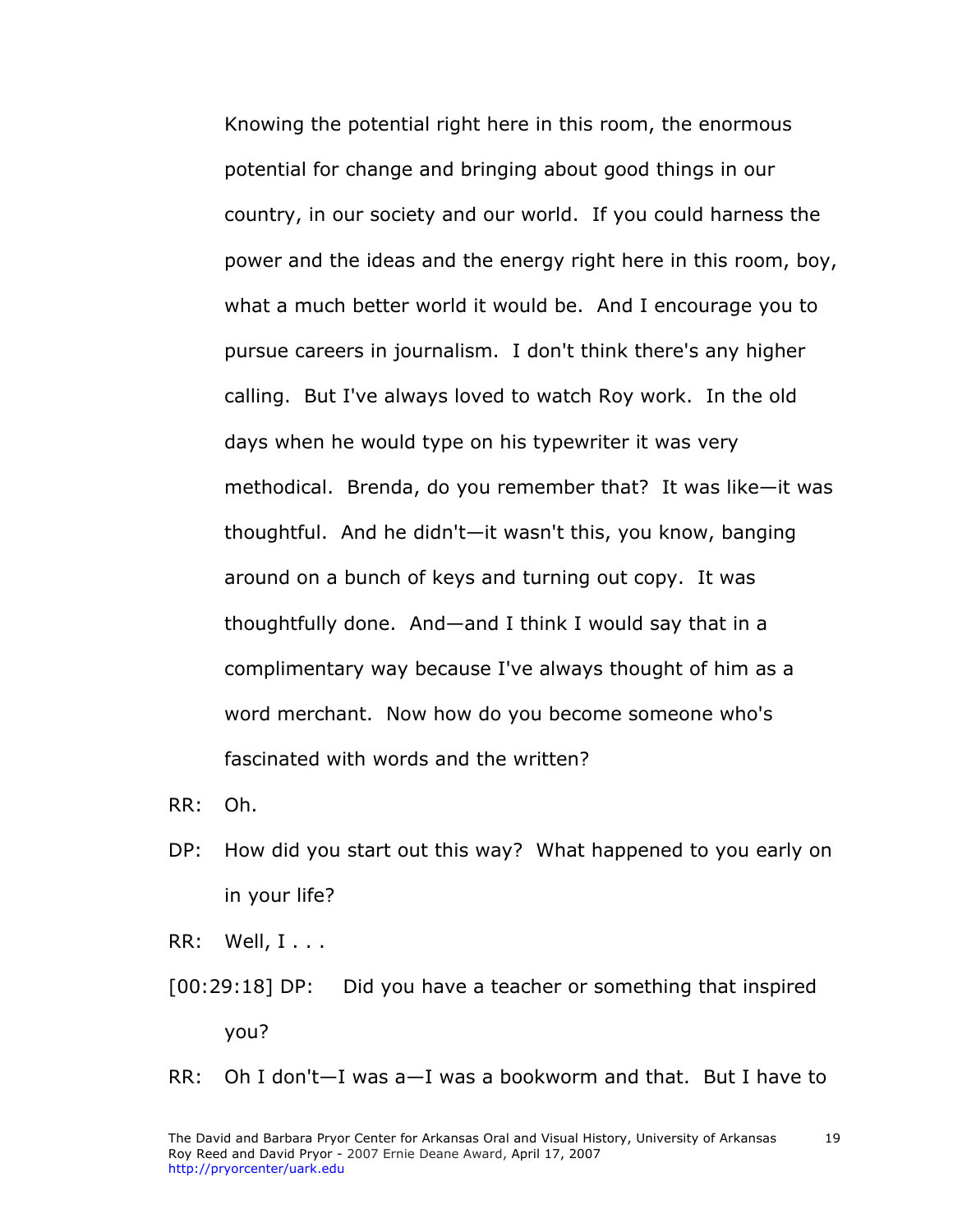say, I had a reputation around the *Gazette* newsroom of being the slowest reporter on the staff. And—and it drove poor old Bill Shelton nuts. He was the city editor. And every day the poor guy would have to come over, look over my shoulder, and—and urge me to, you know, "Get it done, Roy. Get it done." And if you're working for a daily paper—you know, Bob Douglas used to tease another slow *Gazette* reporter. I won't name him. He'd he'd come back there and tap on the desk a little bit and say, "How is your novel coming today?" [*Laughter*] And there is a strain of that in a lot of newspaper reporters. It's probably a—a flaw, but we come to—we come to like the writing as much as the—as the reporting, which it not necessarily a good thing. If if we would—we would not have as many Seth Blomeleys who were exposing what needs to be exposed if all the reporters just sat down every day and thought, "Now, what beautiful prose can I turn out today?" But—but every paper seems to have one or two who—who like to go that route, and they finally just gave in and let me write and—and work at my own pace pretty much, and it was a blessing. But I always enjoyed my newspaper work, maybe because of that.

[00:31:00] DP: What—you probably had at one time a crossroads that you—that you had to choose one fork in the road and a lot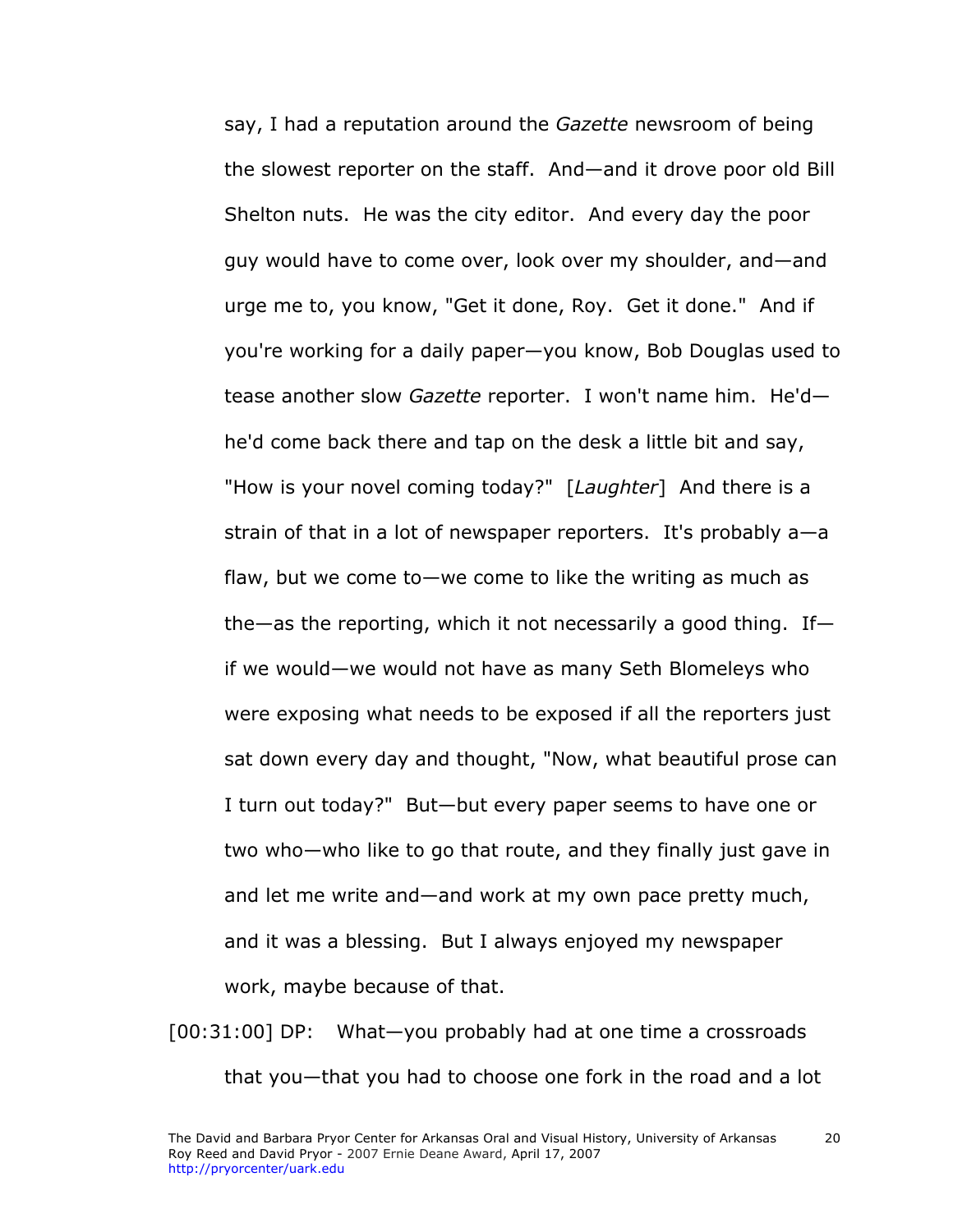of these people right here are—are—these students are at that fork. They're going to have to make a decision here pretty soon which fork they're going to take. And that's not to mean that you can't take several forks in life, but you're about to—you're approaching a major fork right now. This is a big thing in your life and a big time. How did you choose newspapers versus say going off and writing the great American novel as a lot of writers do? Where did newspapers enter in to your psyche?

[00:31:38] RR: At some point some wise older person told me, "You know, if you want to make a living writing you really need steady work and to think about newspapers. You got to put food on the table." You know, I wanted to write books. A lot of us bookish kids, that's what we wanted to do. But if you get some wise council, you'll be told, "Well that's fine." And incidentally, some of the best books being published nowadays are by journalists. Newspaper people, television people of various kinds, and the journalistic book has become a very important part of—of the journalism trade. It's no longer just daily journalism or even monthly magazines journalism. But there must be in a year's time there would be several dozen books written and published by journalists about current events. How many books have been written, for example, about the Iraq War in the past three or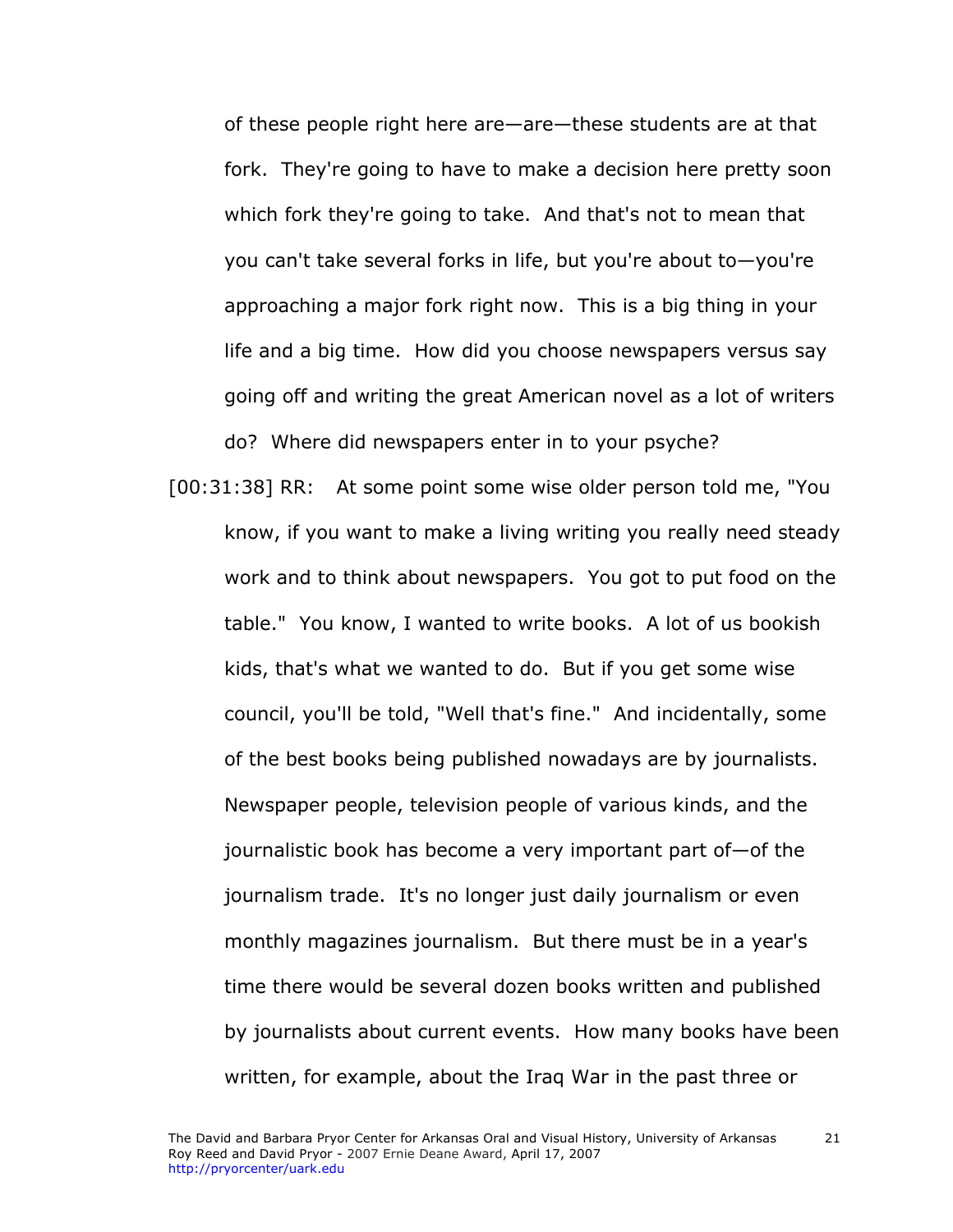four years? So that's—you can—you can tie the two together. You can work in daily journalism and save your string, as we used to say, and then, you know, take a couple weeks off or something and—or maybe haggle for a six months leave of absence from the paper, and—and write the book and get it in print. And that's important journalism.

- [00:33:18] DP: Well, speaking of important journalism by journalists, two of your friends—just this week, two of your close friends, it was just announced, won the Pulitzer Prize for journalism. Tell them about that book.
- RR: I—I'm awfully pleased.
- DP: Gerald, and I want to thank you again for sending me a copy of that book, too, Gerald. Thank you.
- RR: Can you get a close-up of this necktie? I want you to see what it says on here. There's some lettering. What it says is *N*-*Y*-*T*. That stands for *New York Times*. Now I'm wearing this tie today for a special reason. A man named Gene Roberts, who's one of my oldest friends from the *New York Times,* and a young friend of his named Hank Klibanoff have written a book called *The Race Beat.* And it's about press coverage of the civil rights movement. Just yesterday it was announced that they had won the Pulitzer Prize for history this year for that book. And I, in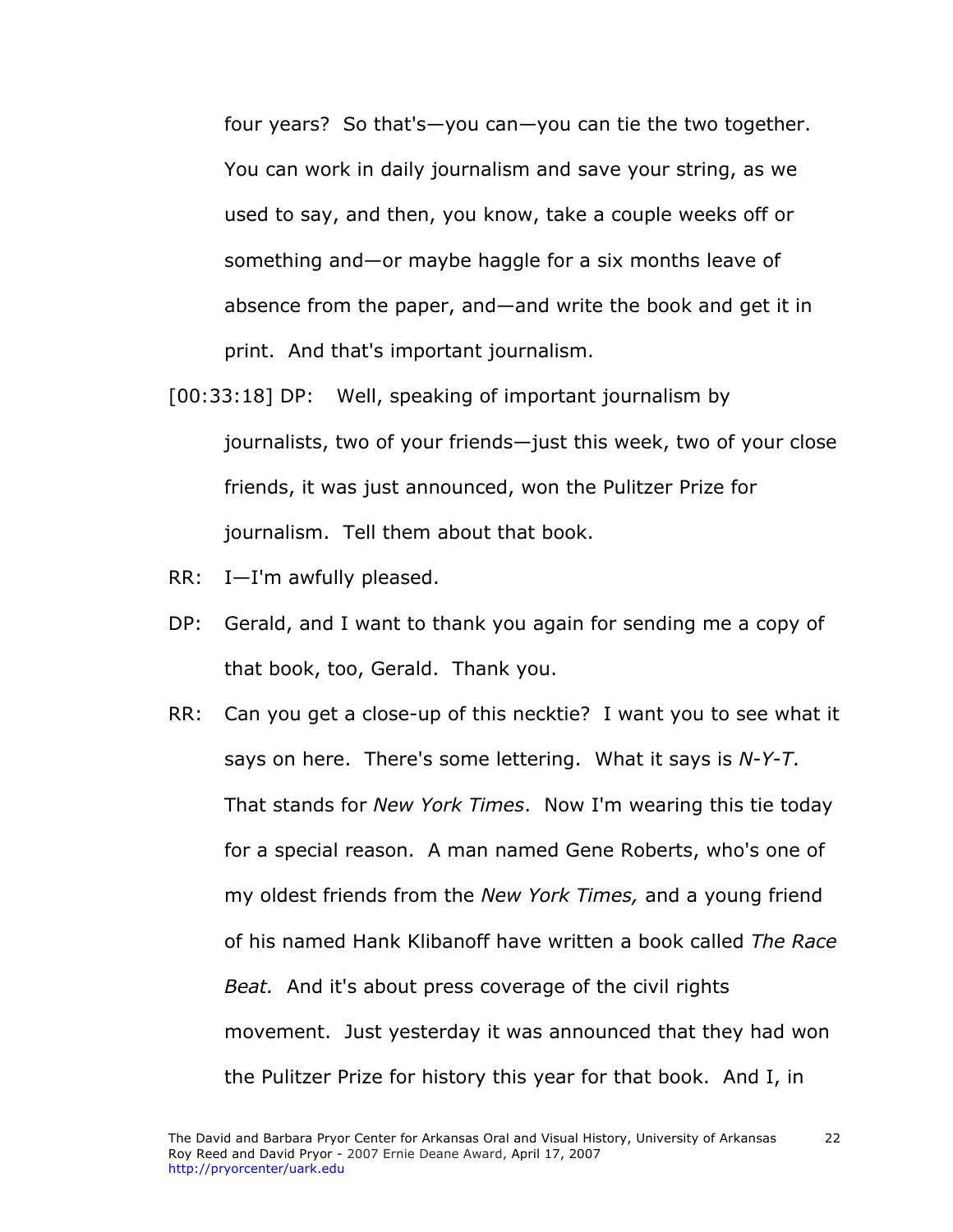honor of Gene Roberts, in particular—I'm wearing this *New York Times* tie. He and I covered the South together for two years, two long years during the [19]60s. And went through the wars together and had wonderful times together. So . . .

[00:34:34] DP: So what's this book about? It's about what?

- RR: It's—it's about how the press covered civil rights. And it was it's the most detailed and thorough analysis of press coverage of civil rights beginning in the [19]40s with the mainly black newspapers from Chicago and New York and Atlanta and other and Mem—Memphis who were way ahead of the mainstream so-called press in covering this very important story that finally, after many years, exploded into the national consciousness in the [19]50s and [19]60s. Roberts and Klibinoff traced that whole story and tell—and tell the story beautifully as only trained storytellers can do it. And that's—I think that's why they got the prize.
- DP: Do they—was there an area in the book about Little Rock, Arkansas, 1957 as—I hope it was and well treated.
- RR: Oh a big—a big part. Yeah. Yeah, there's a couple of—couple of long chapters about the coverage of Central High and the desegregation crisis there in 1957 in which my journalism hero, Harry Ashmore, who was editor of the *Arkansas Gazette,* is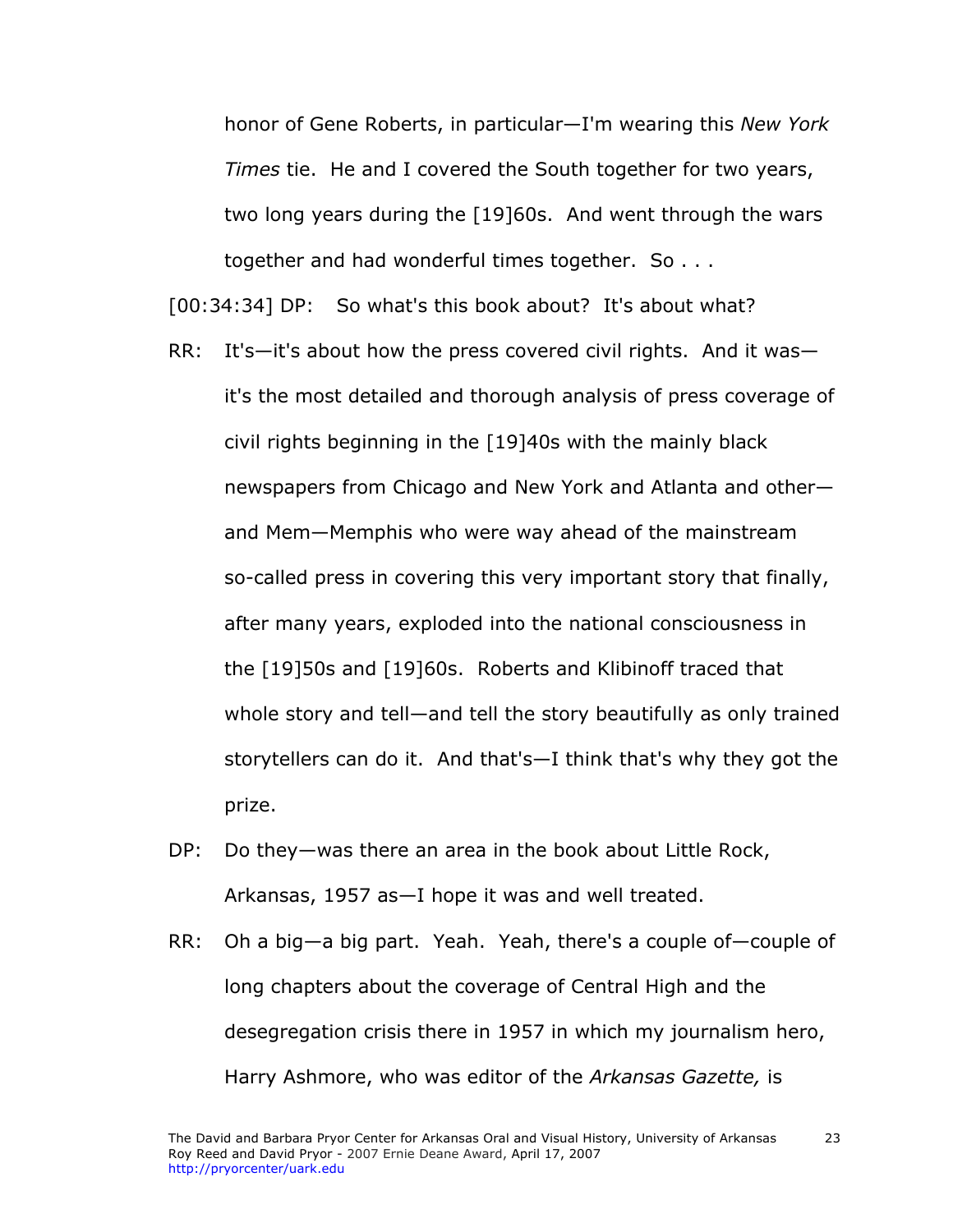painted as a hero in coverage of the civil rights story.

[00:35:59] DP: Well, that particular era, I might say, is going to be brought back to life if we can remember it in its right context in September throughout the state, especially in Little Rock at Central High School. And I might say this, and I assume it's still the plan. And I get chill bumps when I think about this. To Little Rock, Arkansas, at the Clinton Library in September in honor of the 1957 Little Rock Nine and the crisis that we ultimately and finally weathered—I hope we've weathered it. I hope we're beyond it. They're bringing the Emancipation Proclamation from the National Archives to Little Rock. And it will be there four days. And the Emancipation Proclamation will be viewed—have an opportunity to be viewed for those four days and nights, twenty-four hours a day during that four-day period. And I hope you'll all be there and all see that, and I—I, like I say, I get chill bumps when I—when I think about it. Also there will be certain reenactments of the Central Crisis, and I'm sure there will be a lot of periodicals and stories and the *Democrat-Gazette* has been very, very favorably inclined to make us remember not only the bad, yes, but also some of the good that came out of the Central High School Crisis. But congratulations to your friends for winning this wonderful prize. Do y'all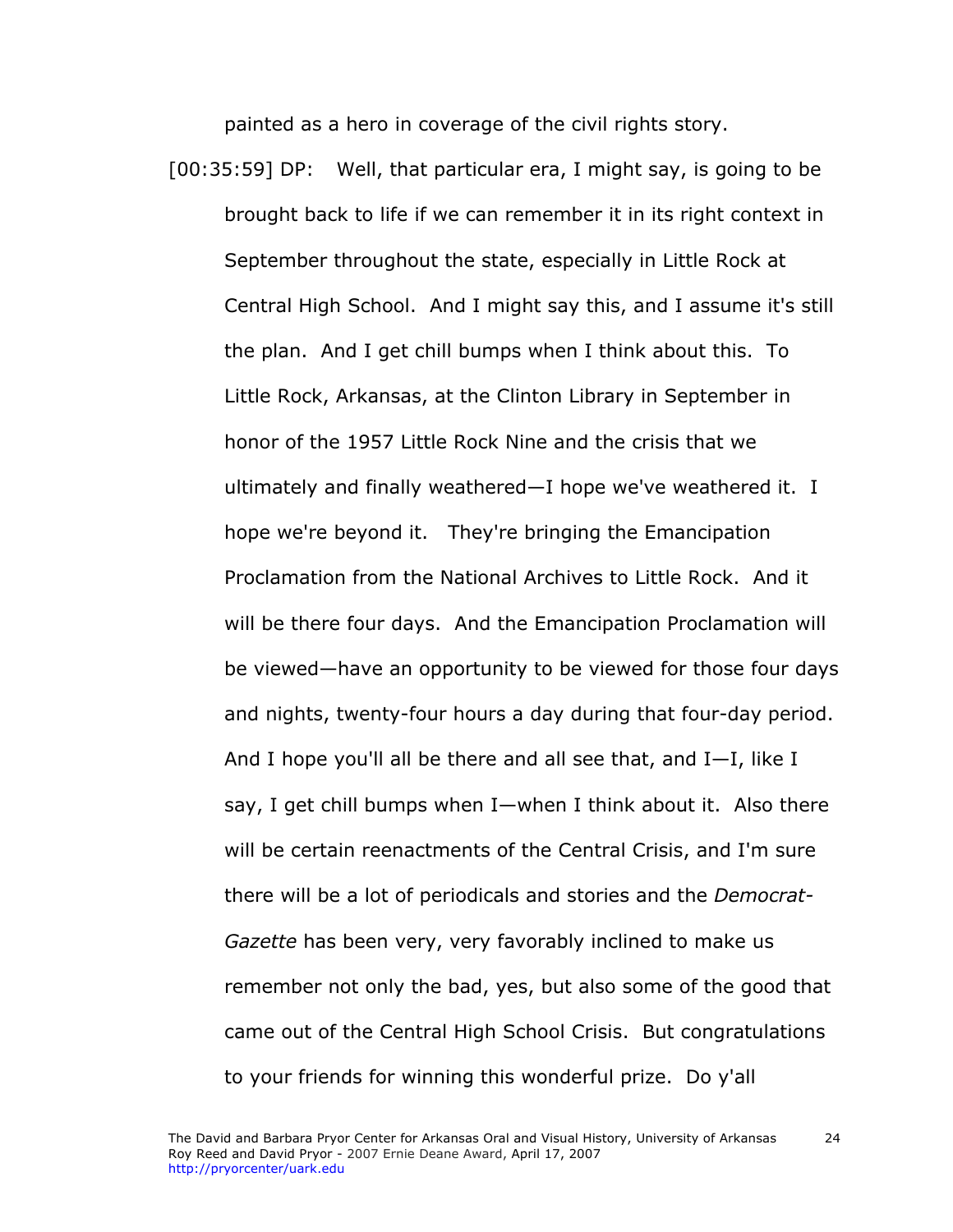remember—do y'all when I mention the word—the name "Molly Ivins," does that ring a bell with you all? Molly Ivins started off in Texas, I guess. And she was this kind of a rambunctious, wonderful writer, and she passed away back in January, if I'm not mistaken, or maybe February. And she wrote for the *Texas Monthly*, and she covered—she wrote for the *New York Times* actually for a period. I think she had a big fight with some of the editors or publishers. She, from time to time, would go way out there. But Molly was at the Harvard University at the Shorenstein Center back right after the election, November 16th. And she and E.J. Dionne from the *Washington Post* did a joint appearance there, and Molly was so irreverent I can't help but quote one little thing she said. I know this is partisan, but one of the students there in—at the Kennedy School said, "Well, Mrs. Ivins, you've covered the Bush Family for many, many years back in Texas politics, George Bush Sr. and George W. Bush. What—what's going on in George W. Bush's mind right now?" And she says, "Absolutely nothing." [*Laughter*] So, you know, she was—she kind of cut to the bone oftentimes. Did you know Molly Ivins?

[00:39:00] RR: I knew Molly. Yeah. I—I the first time I ever laid eyes on Molly was in the *New York Times* newsroom. And I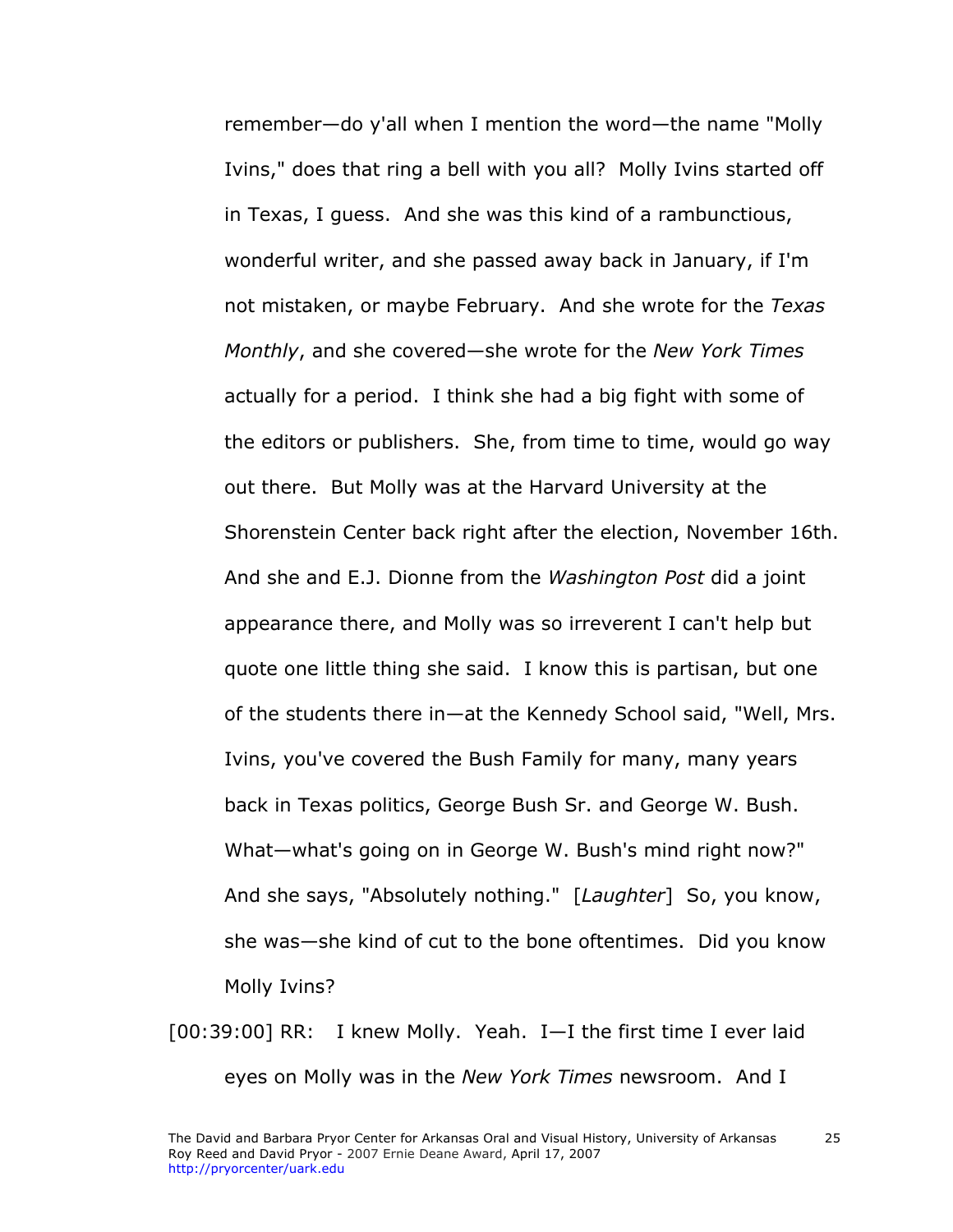guess I was working in Atlanta. No, maybe New Or—I don't know, some bureau out in the country. But I was in New York. And here came this big, jolly woman walking toward me with a big smile on her face and introduced herself. And the first thing I noticed about her was that she was not wearing any shoes. [*Laughter*] And come to find out that's—that was Molly. She went barefoot in the *New York Times* newsroom.

DP: Wow.

RR: Probably the only person in the history of that very, in some ways, self-congratulatory, dignified newspaper. I—I—I could tell the story of how she parted company with the *Times*, but it's a naughty story, and I'd rather not get into it.

DP: Well, feel free to.

RR: No, I don't think I will. [*Laughter*] But she was one of a kind. [00:39:59] DP: She—she comments on newspapering. Within two years—she was talking about Rupert Murdoch—within two years of Rupert Murdoch's taking over this, that, and the other paper showing up that they had certain number of words, four on—no three: stab, rape, kill. They were almost four-letter words. But they had to be used in a huge front-page headline at least ten times a month or the editor was fired. [*RR laughs*] So, and she also maintains here in a statement that for a number of years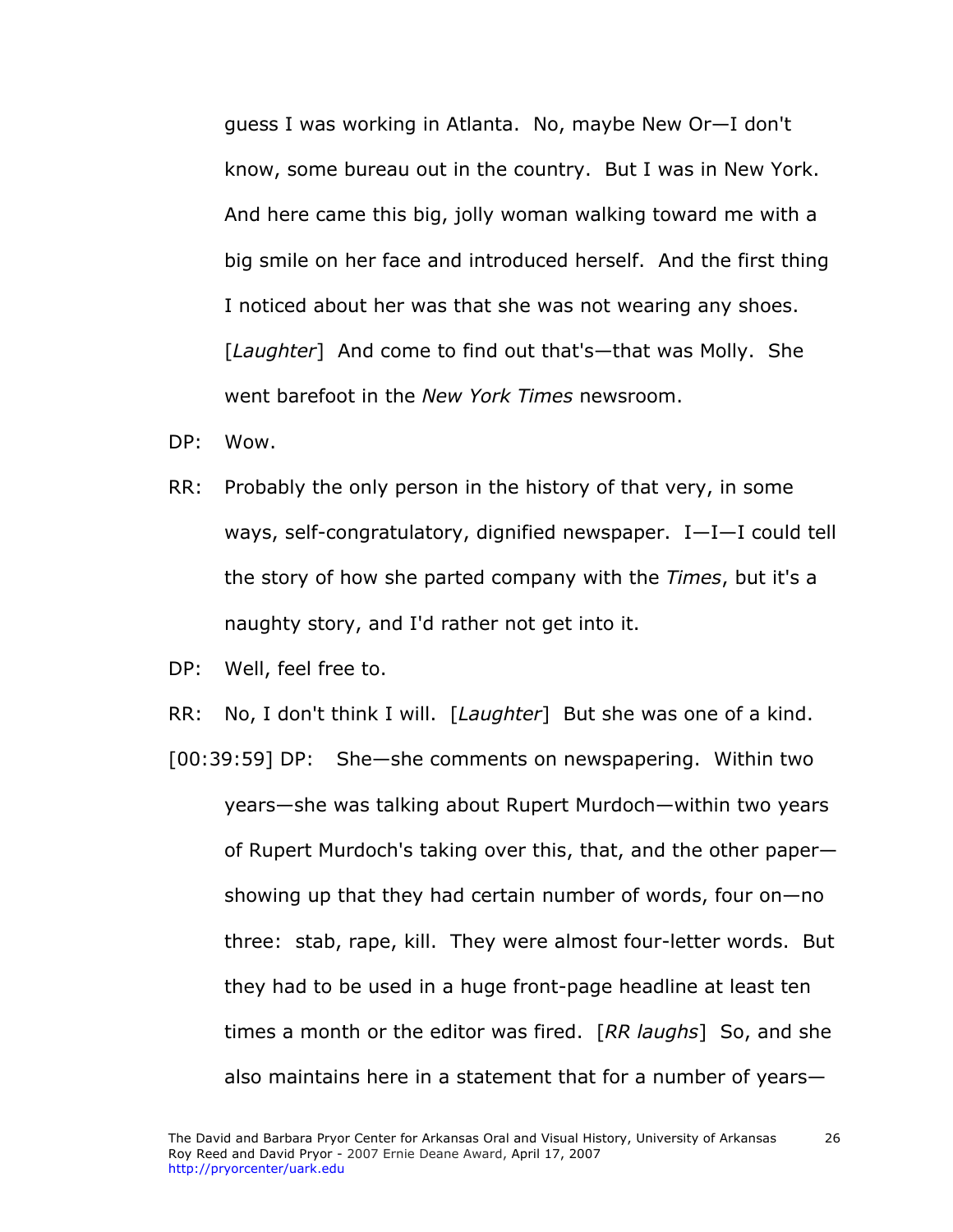it's her opinion, and I'd like to get your opinion on what she said. It's her opinion and belief that newspapers were in the act of committing suicide. What did she mean by that?

[00:40:50] RR: Well, I think I know what she meant, and I agree with it if I—if I'm guessing right. It meant that newspapers had decided that in their panic over losing readers, especially young readers, we've got to be more attractive. And they interpreted that to mean not just relatively good ideas like color pictures and more pleasing graphics and better designs, not just that. All of that's—that's—you can't argue with that. But mainly, let's dumb down our content. And it was a, I hope, not fatal misreading of what the public wants from newspapers. In my opinion newspaper readers want serious information. That's why they bother. That's why they go out to the doorstep every day and pick the thing up and unfold it. They want to know what happened in the world yesterday. Not about some two-headed gorilla baby [*laughter*] or—what was the famous example that Gannette did to the *Arkansas Gazette* after it bought the paper in [19]90—[19]86 or [19]87—[19]84? They—one day on the front page above the fold there was a picture of some cheerleaders wearing spandex. It caused such outrage among old *Gazette* readers that they actually had cancellations of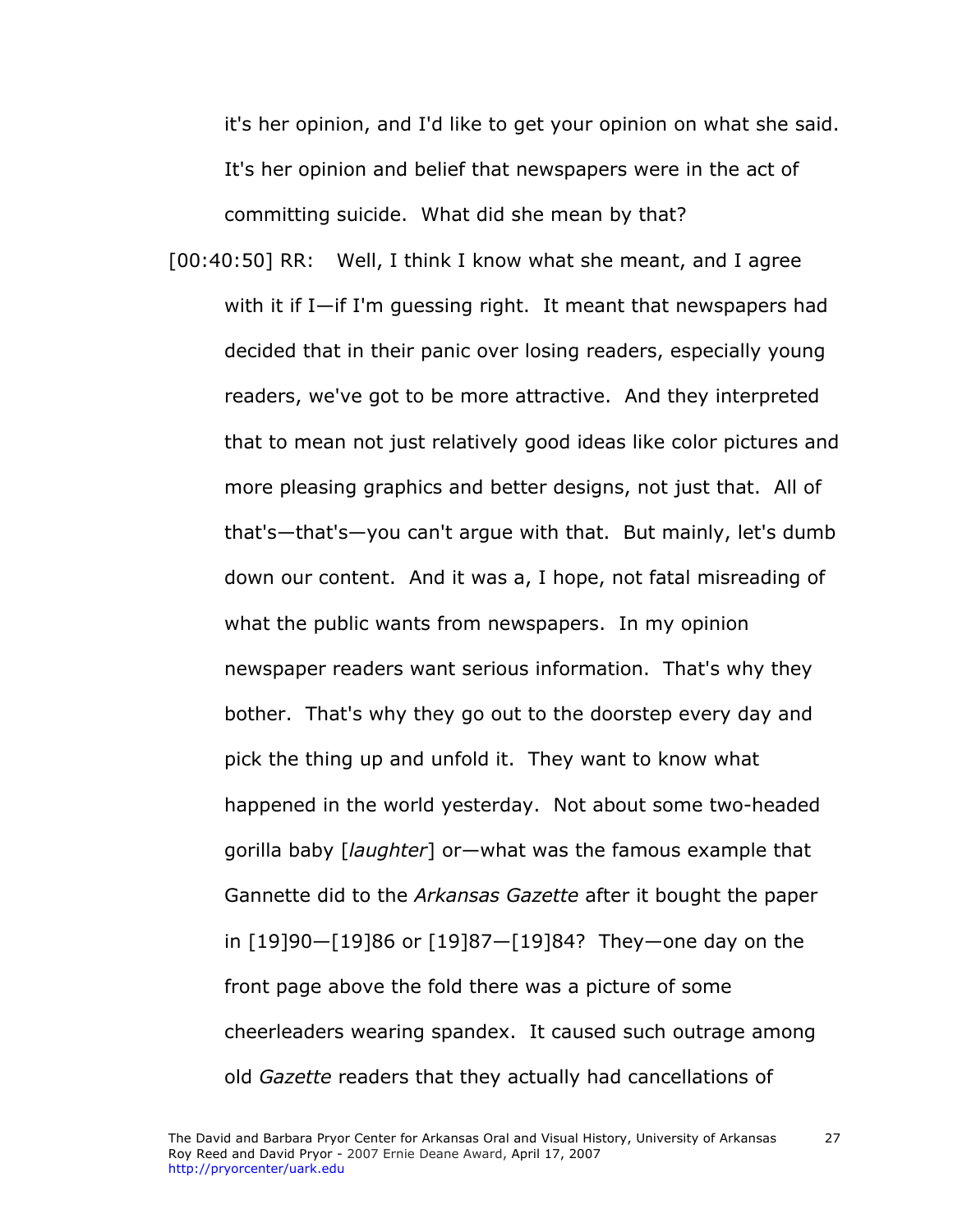subscriptions over that because this was not the *Arkansas Gazette* that they had known and loved, and not the *Arkansas Gazette* that had—that had informed Arkansas since 1819. And I think that's what Molly was talking about in a general way was that Gannettization of American newspapers, which meant print more fluff, less serious content. And she saw that as—as—as suicidal, and I think she's right. And there were signs that newspapers are beginning to catch on and move away from that kind of silly coverage.

- [00:43:02] DP: I'm glad you brought up Gannette. I watched you on television the other night on Arkansas Educational Television work—Network, AETN. And you were, by the way, very, very good in your comments, I thought. I was interested that you really, really were harsh on Gannette and the people who took over the *Arkansas Gazette* before the—Mr. Hussman and the *Democrat* bought the *Arkansas Gazette* and merged, basically . . .
- RR: Yeah, yeah.
- DP: ... their titles. What was it about the Gannette people when they took over the *Gazette* from the Patterson family, bought the *Gazette*—what was it that you thought was so obnoxious?
- RR: I don't know if we ought to get into this or not. [*DP laughs*] I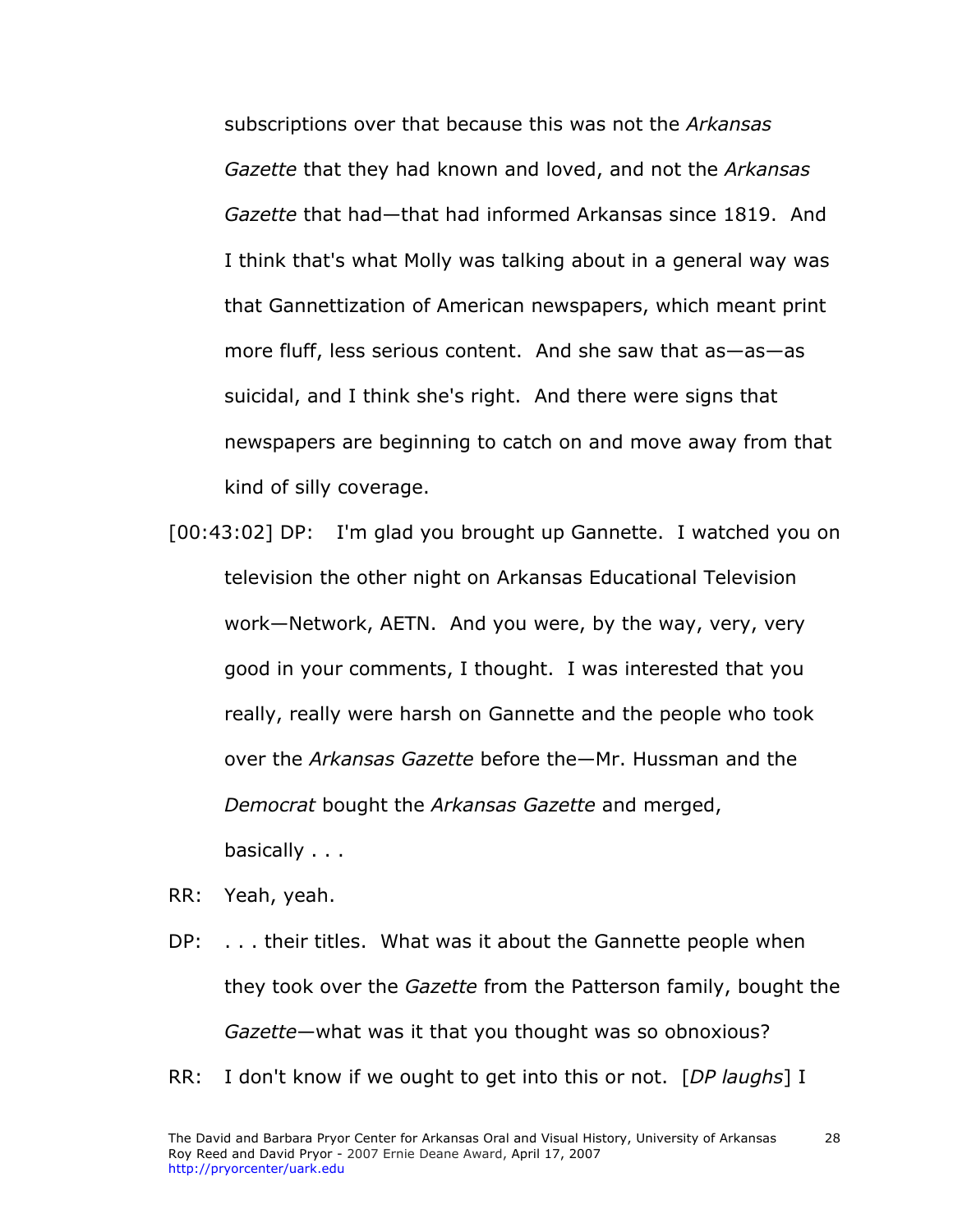mean, I . . .

- DP: By the way, Hoyt, what is our time situation?
- HP: We have until 12:20.
- RR: Okay.
- DP: Okay.
- $[00:44:02]$  RR: At—at the risk of getting mad all over again, I—I'll try to abbreviate it. The problem with the Gannette's handling of the *Arkansas Gazette*, which, let me remind you, was the oldest newspaper west of the Mississippi River. And they bought it in, I believe [19]86—I might have the year wrong—from the Patterson family *[clears throat*] and immediately began to show these dumb Arkansawyers how to put out a newspaper. They took the view that they—they—they had this large chain, I think at that time the largest newspaper chain in the country, had more newspapers than any other. And it was very successful financially. And their—and in other cities they would typically buy a paper and—and smooth out the rough edges. If a newspaper was truly awful as the newspaper in Jackson, Mississippi, was, they would improve it. And if it was very good, as it was in Louisville, they would—they would lower the standards. And—and they aimed for a certain kind of midlevel of excellence or nonexcellence. It was okay. It was, you know,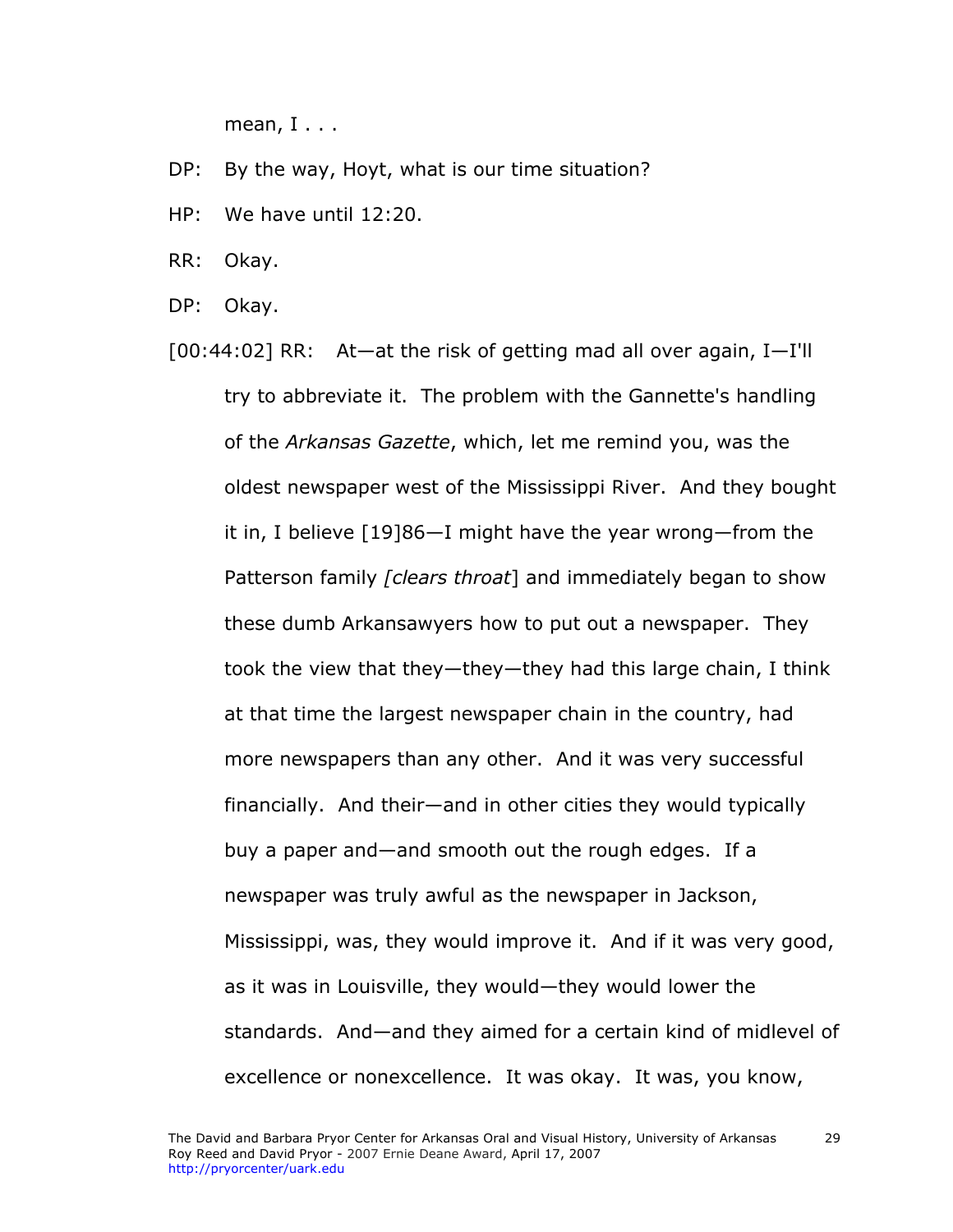nothing great, but it got by until they bought the *Arkansas Gazette*. And for one of the very few times in their cooperate history, they bought a newspaper that—that had a competitor. There were two very active newspapers in Little Rock, and Gannette set out to run the competition out of business. And they made no bones about it. "We've got deep pockets," is the way they put it, and, "We were going to win this newspaper war," meaning there would be one newspaper survive. And and they thought the way to do that was to print more fluff, more spandex [*DP laughs*], more silly pictures. One day the lead story in the *Gazette* if I'm not—and I hope I'm not remembering it—I mean, it's bad enough without misremembering. But the lead story one day was the death of the old lady who had become momentarily famous for a television commercial about some hamburger.

Unknown speaker: Clara Peller.

RR: Yeah, yeah, yeah. "Where's the beef?" Can—y'all are too young to remember. You remember that? Yeah. "Where's the beef?" Well this old lady died, and they—they put that on the front page of the *Arkansas Gazette*. And really built it up as—well, the lead story is supposed to be the most important thing that happened in the world over the last twenty-four hours. I think you get my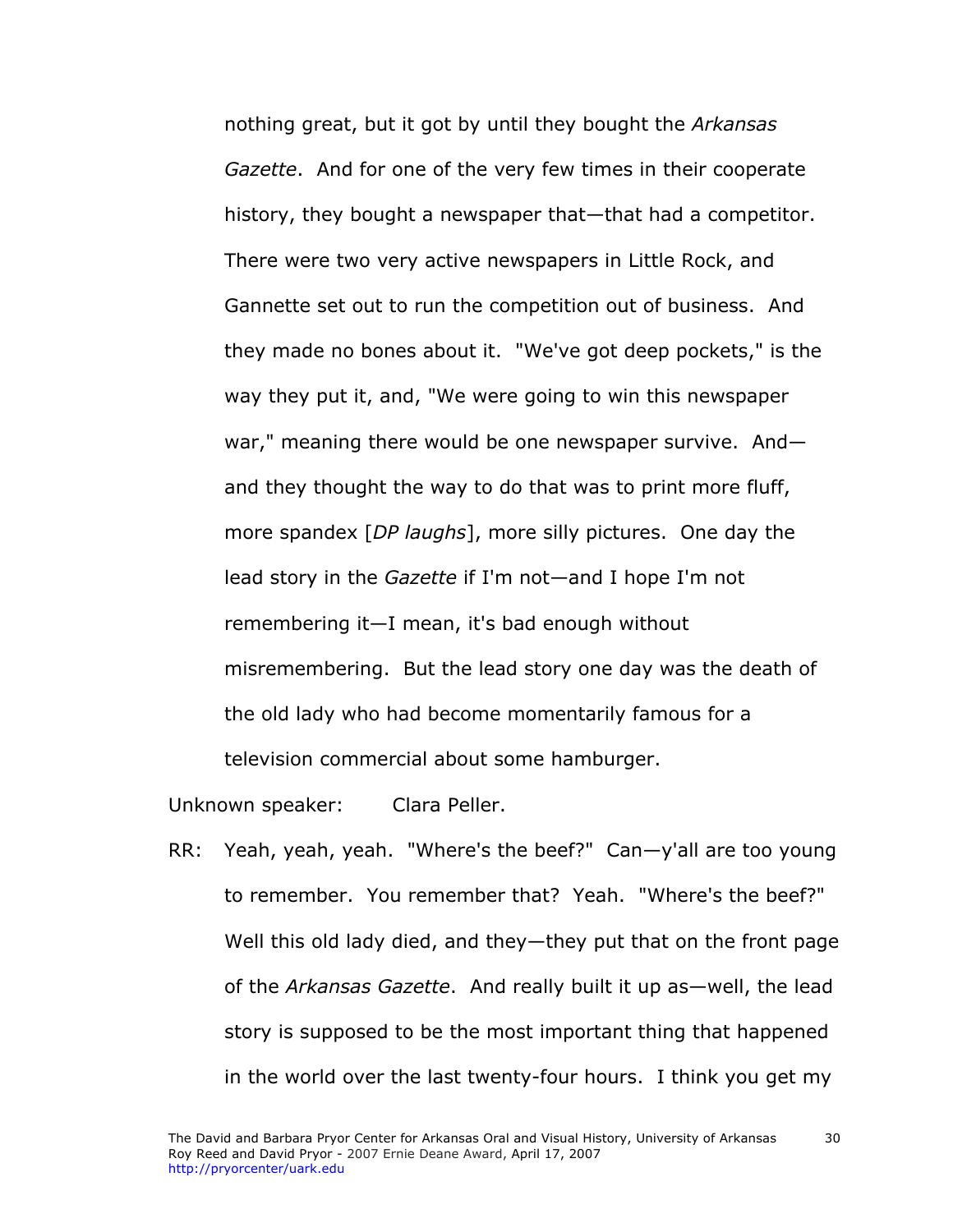point. That's what they did to the *Gazette* day after day after day. They never understood the *Gazette*'s historical readership. They never understood Arkansas. They knew nothing about the history of the state and apparently did not really want to know it. Didn't matter to them. All that mattered to them was running the *Arkansas Democrat* out of business so that they could have the monopoly paper and keep funneling money back into their cooperate headquarters in the East. Well we know the outcome. They overreached.

- [00:47:35] DP: A—and the man they sent down to sort of takeover was a man named Walker Lundy, as I—what's ever . . .
- RR: Yeah. Up from Fort Worth, actually. And he's done very well since then. He's gone from one major newspaper to another. And—but he—yeah, they brought him up from Fort Worth. And the story they tell about his first day in the newsroom when he was introduced as the new editor—he met the reporters, editors in the newsroom, and someone said, "Can you say a word about your management style?" And Walker said, "Yes, I can sum it up very succ—succinctly. I know how to fire people, and I'm not afraid to do it." Well, a chill went over that newsroom, as you can imagine. And—and he—he did succeed in running off some of the old hands.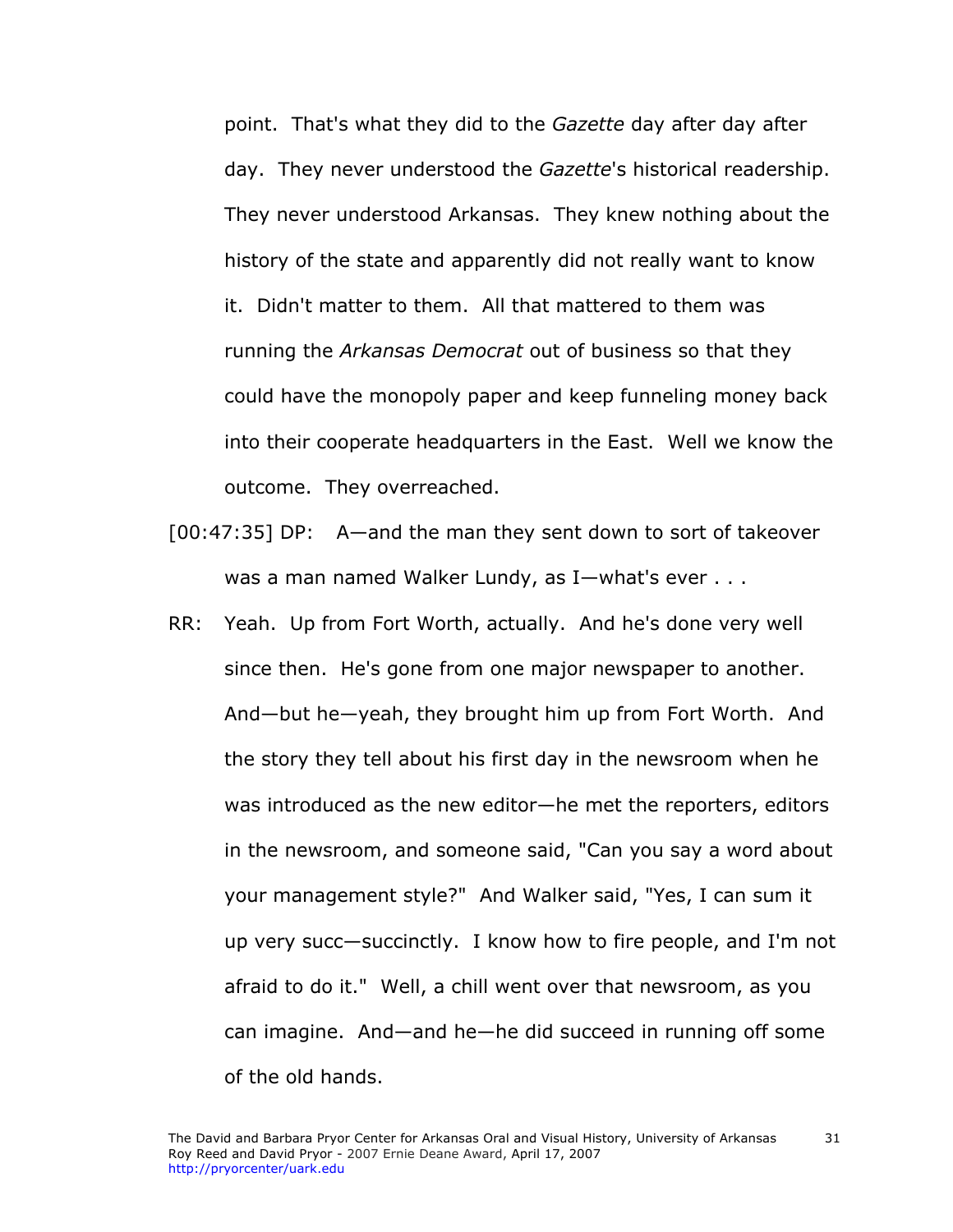- DP: Now I learned something from that show. That's a great show. Y'all all—it's the history of the *Gazette* and it's—and Roy and his colleagues in his time played such an integral role in the *Gazette* and in Arkansas journalism, per se. But he—he lived at the Capital Hotel, Walker Lundy, I think for—or the maybe the Excelsior. I'm not sure, which was just two or three blocks from the *Gazette* building. And I think that you told . . .
- [00:49:02] RR: I think the story was—and this was told by Deborah Mathis, I believe.
- DP: Okay.
- RR: Who was the star of this documentary you're talking about. A fiery woman who's still very angry. And she tells that on either the first day or the second day that they—that Gannette owned the *Gazette,* the then-CEO of the company was in town, and to get from the *Gazette* building at Third and Louisiana to the—to the Capital Hotel a block and half away, he had a limousine drive him over there. And she said . . .
- DP: That goes over big.
- RR: . . . she said that we knew then that we were in trouble.
- DP: You know someone approached me. I was still in the Senate at the time. Someone approached me. They said, "You know, we've got this new man named Lundy in town, and he's just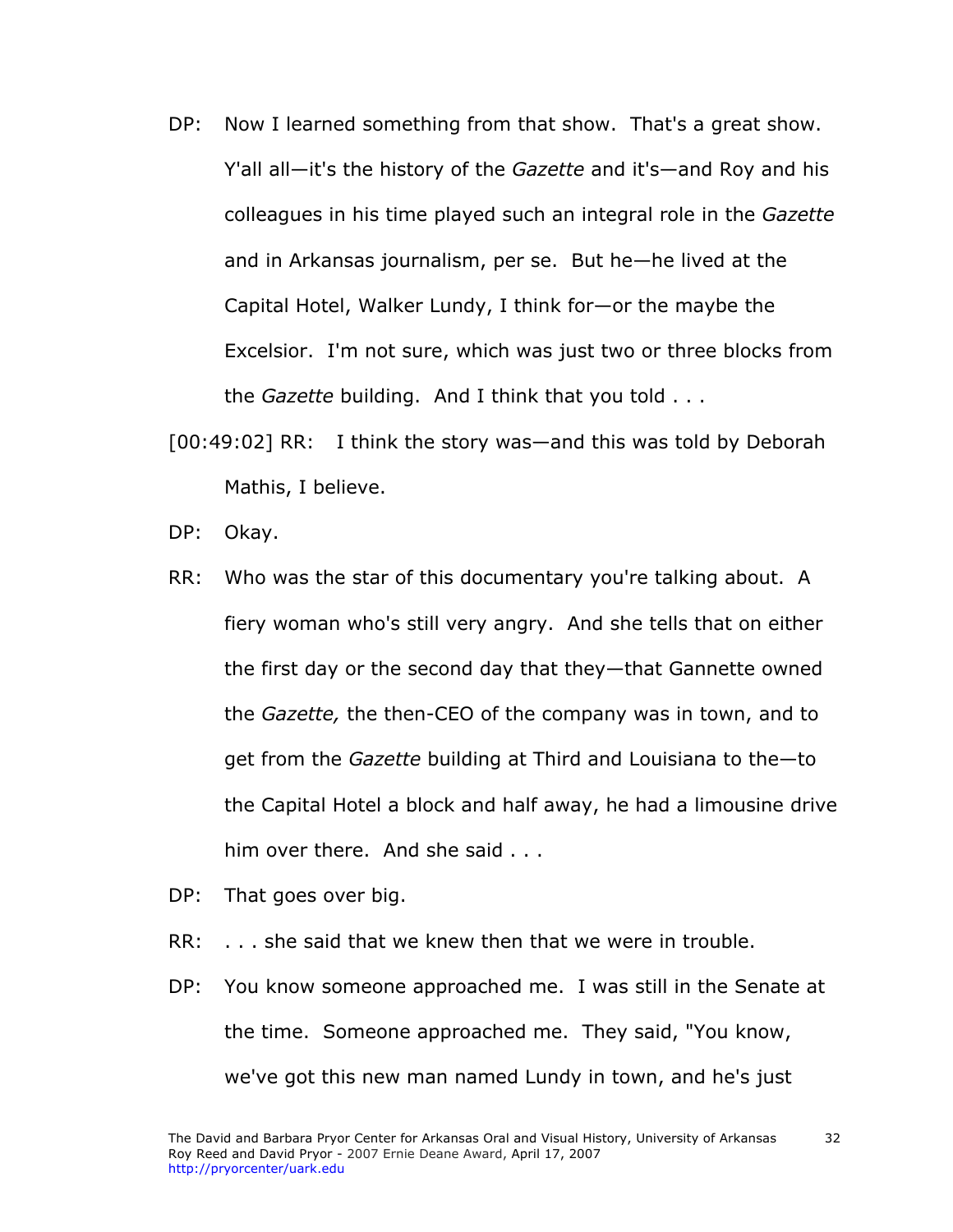moving here, and he wants to get to know the feel of Arkansas people and the, really, the grassroots discussion about things and issues." Said "We'd like for you to take him out to lunch." And I said, "Well, where would like for me?" He says, "Well, you can take him to the Little Rock Country Club." I said, "Well, I'm not a member of the Little Rock Country Club [*laughter*], and I don't have a way to get in there." "No, we'll put"—I said, "Well, let me—I tell you what. You let me find a spot." So I remember that I took Walker Lundy out to Scott, Arkansas, to Cotham's. Y'all remember Cothams? Do y'all know Cotham's? It's still out there, and it's about as country an old place as you can find. It's in an old store, an old general merchandise store, and they have what they call—what is that big cheeseburger called?

- DP: The Hubcap.
- DP: The Hubcap. I ate too many of them and had a heart attack. But [*laughter*]—but I took Walker Lundy out there and introduced him to all these old farmers in overalls and whatever, and I don't think he said anything, and I don't—I hate to say this about him. I know he's a distinguished journalist. I don't think he got it. And I don't think they got it about what was going on in our state.
- RR: Yeah.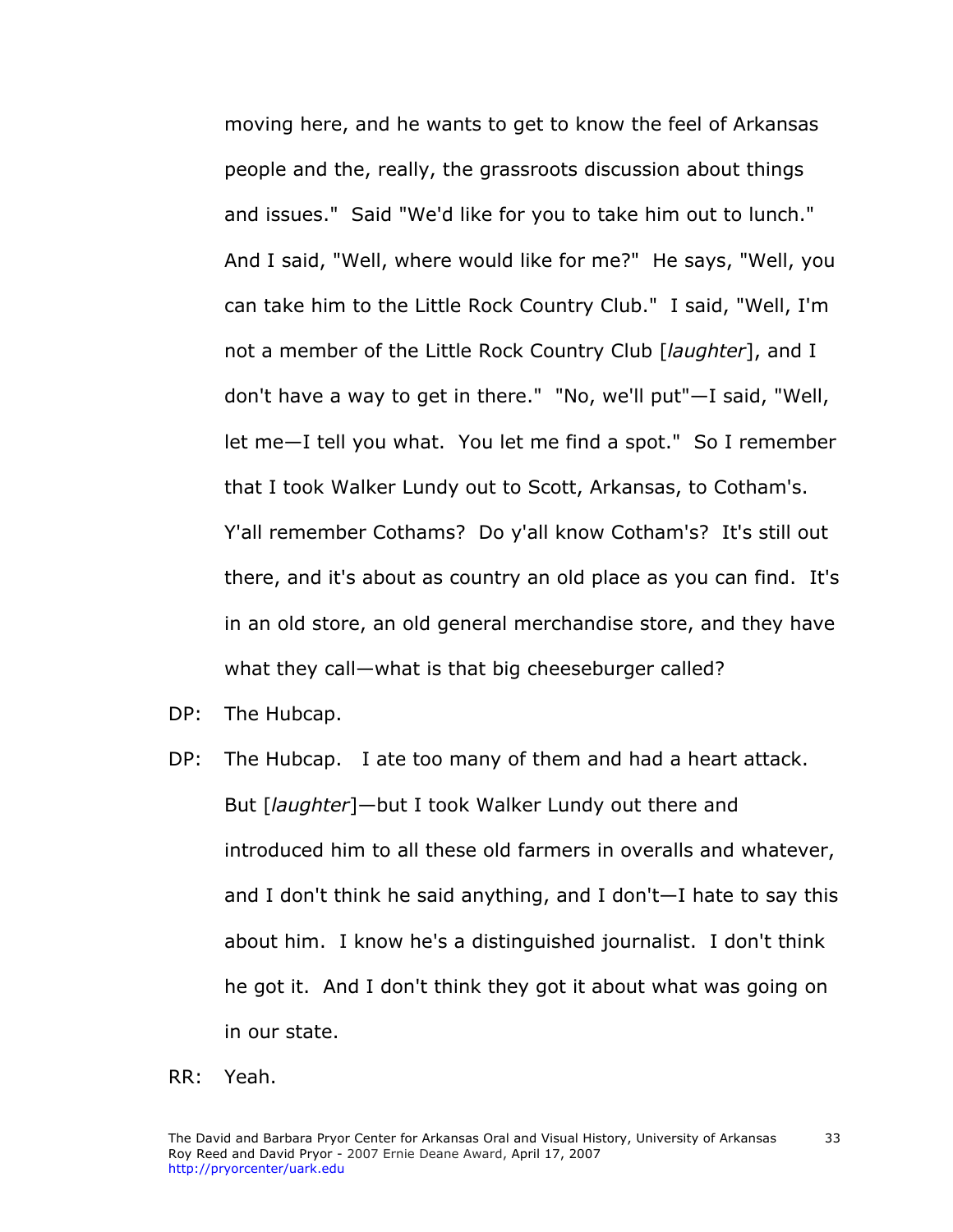DP: And certainly one visit to Cotham's wouldn't . . .

- [00:51:12] RR: I—I don't want to be too hard on Walker. I mean, I'm hard enough. But he was not the main problem. It was the people who ran the company back in . . .
- DP: Right, right. Wherever. Yeah.
- RR: . . . Virginia who were sending orders everyday about how—how they wanted that newspaper to be run. And over and over the corporate managers disregarded all the advice that they got from people on the ground. Now I don't know what Walker was telling them, but I know that Hugh Patterson, the previous owner and publisher, went to the trouble to fly up there one day to tell them, "Boys, you've got—you've got it all wrong. You don't know what you're doing down there," and they essentially threw him out of the office. His son, Carrick Patterson—they let Carrick stay on after the—after Gannette bought the paper. He tried to warn them that, you know, "You're not understanding the readership. You don't really know this paper." They ignored all that kind of advice, and they were not the only ones. They had a lot of advice, and they chose—and Walker, you know, he was—in essence he was just a hired hand doing what they told him to do. So it was . . .

[00:52:29] DP: So it was corporate decisions that were driving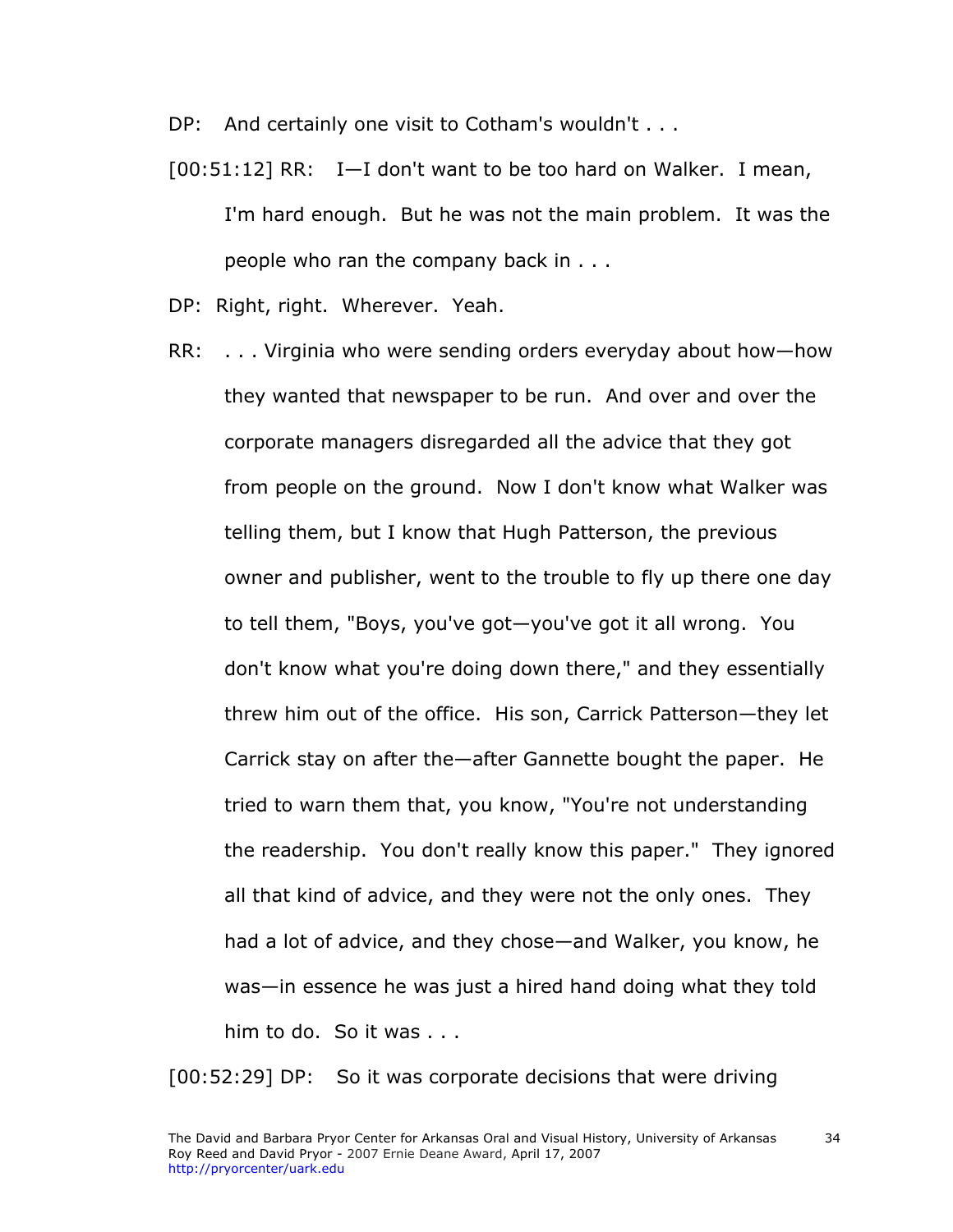things and balance sheet profit loss statement.

- RR: That's right. That's right, that's right. Yeah.
- DP: I'm going—I'm going to switch gears a little bit, Roy, and go back to your . . .
- RR: Yeah, I'll be in a better humor . . .
- DP: . . . to journalism issues, a discussion about your *New York Times* experience. If any of you happen to have the privilege of being invited by Norma Reed, who's here. We'll call on Norma in a moment to—raise your hand, Norma. Where are you? Right out here. Thank you. If Norma ever invites you to Hogeye to eat supper, [*RR laughs*] well, go out there and have a wonderful supper at Hogeye, Arkansas. I hope all of you don't show up at the same time. [*RR laughs*] But Roy and Norma have this wonderful place, a Fay Jones Home. You can't see anything that's man made from their house and whatever. But there's something interesting in their house that I've always been enamored with. It's a big Coca-Cola bottle about this big. A blig—a big plastic Coca-Cola bottle, and it's set on sort of a beautiful walnut base. And there's an inscription there in gold. And it says, on this walnut base at the bottom of the Coca-Cola bottle, quote "Where in the hell is Roy Reed?" [*Laughter*] Question mark. [*Laughter*] Tell them that story, Roy.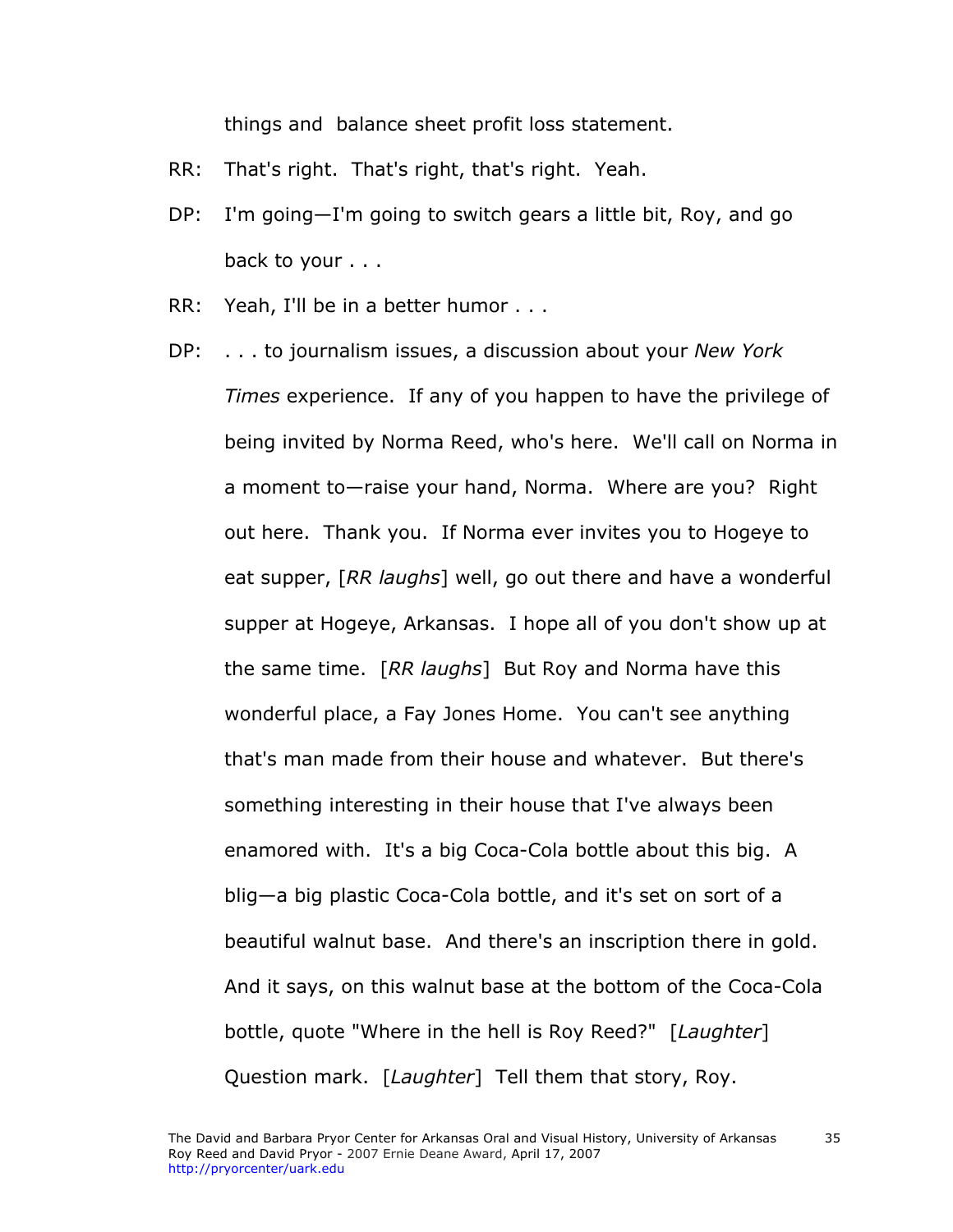- [00:53:52] RR: That's one of life's most embarrassing moments is what that was. But first let me say about your invitation to come out and eat Norma's cooking. Our—that reminds me of Governor Jeff Davis used to travel around the state of Arkansas in horse and buggy, and everywhere he went he invited the whole crowd down to the governor's house in Little Rock to have dinner. He said, "If you get there and I'm not there, just go around and tell my wife that I said come." And he said, "She may be in the backyard washing clothes, but that's all right. She can put something on right quick." Y'all all come down there and eat. [*Laughter*]
- DP: That's how he got elected three times as governor.
- RR: That's right. That's right. That's right.
- DP: He was our first three-term governor, by the way.
- [00:54:35] RR: But this thing about the Coke bottle goes back to the day in 1966 in Mississippi when James Meredith—do you all know the name James Meredith? James Meredith integrated the University of Mississippi in 1962, was it David?
- DP: Mh-hmm.
- RR: As a consequence two people were killed. About a hundred were seriously wounded. There was a huge riot, and it was an awful scene. And it took—it took federal troops to—marshalls to come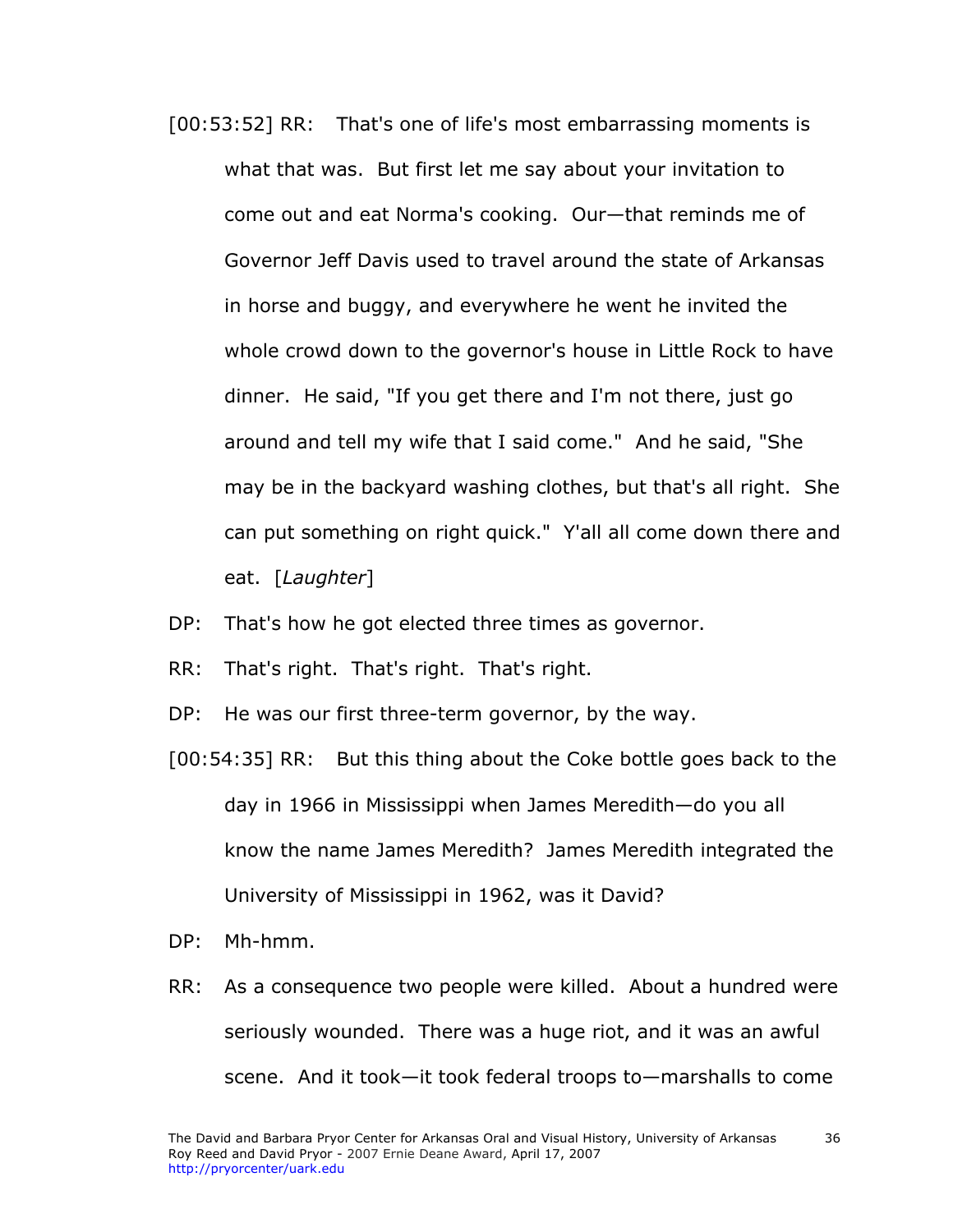and—anyway. He went on to become the first black graduate of the University of Mississippi. And then went on to become a kind of a minor figure in the civil rights movement. In 1966 four years after he had been admitted to Ole Miss, he came back to Mississippi to lead a march, by himself, right across the state of Mississippi. He started out, in fact, at the Memphis—in Memphis and went just a few miles to the Mississippi line. And he had not—he had not gone half a day in Mississippi when some—some guy with a shotgun shot him down in the middle of the road. And there he was lying in the middle of the road. Now at the moment that happened, I—I had one of the few automobiles, a rental car, following the march along with several dozen other reporters and photographers. It was a hot, hot day. And I'd offered a ride to a couple of photographers and another reporter. And we had all stopped in this little old country store for a soft drink. You can see where this is headed. [*Laughter*] And there we were in there having this Coca-Cola when James Meredith got shot down. And the first picture that came in to the newsroom in New York after this event, just minutes after it happened, showed Meredith lying uncon—lying, well, apparently dead, in the middle of the road. And, in fact, there was an erroneous news story sent out by one of the wire services saying, "James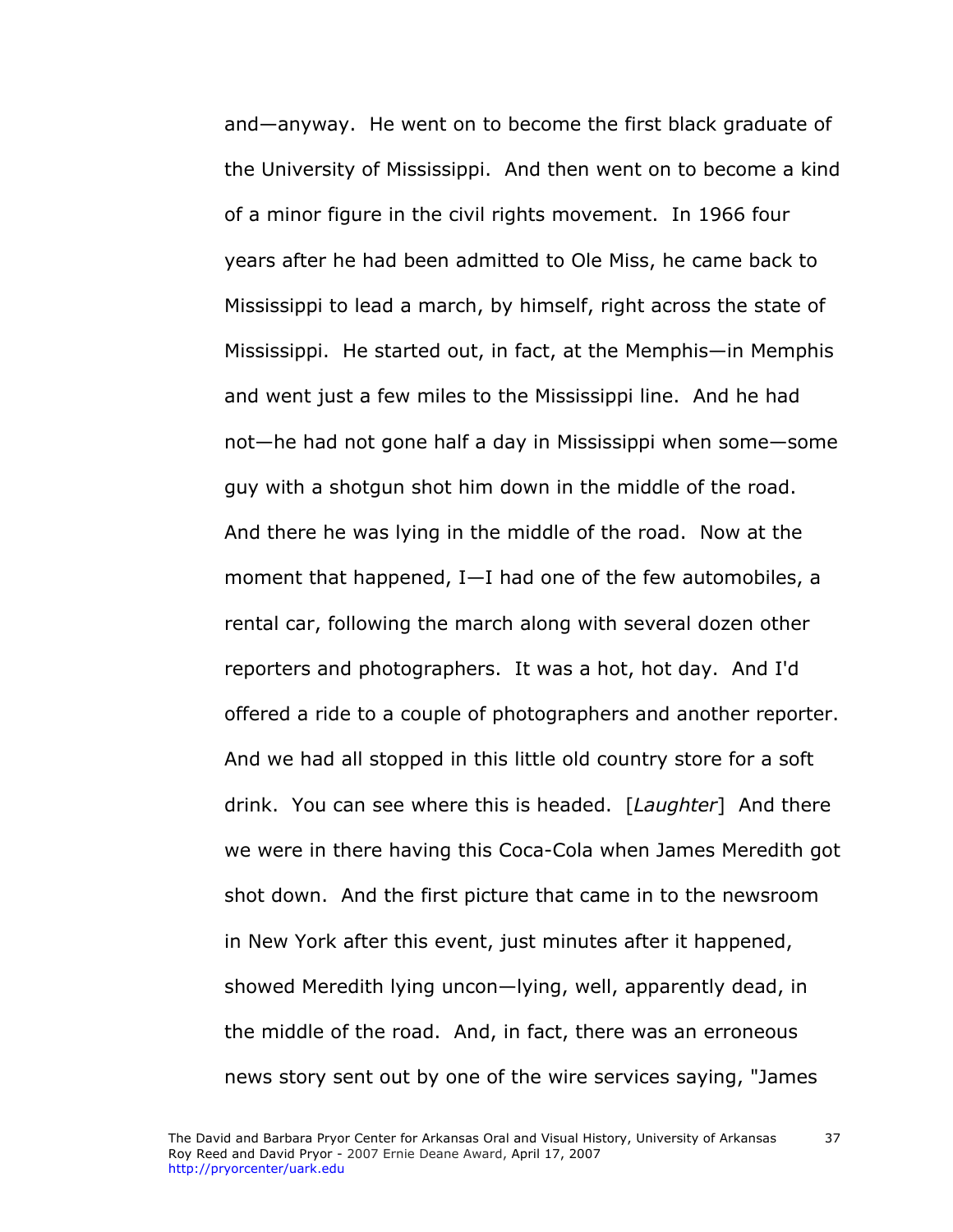Meredith killed in Mississippi." And that was all the editors in New York knew for a good long while because there were no telephones nearby. Well I—when I saw people running and the rest of us went—we got down there, and I went up to where James Meredith was lying and heard him groaning and trying to say something. It was obvious that he was not really seriously hurt, but he was, you know, he was—that's not a pleasant thing being shot in the back. But he was not dead. So when I finally got to a telephone call and got Claude Sitton, the national editor, on the line, he said, "Is he dead or alive?" And I said, "He's alive." And he said, "Are you sure?" I said, "Yeah, I just heard him trying to say something. He said, "Hold the phone," and I heard him holler to some of the other editors, "That's a wrong story from the so-and-so." He said "He's alive." And that's all I knew at the moment. But then when I finally left the Atlanta bureau to go up to Washington over a year later. They had a going-away party for me. And this fellow, Gene Roberts, that we talked about earlier and Jack Nelson and two or three other old tra—reporters that I traveled with had this going-away party. And they presented me with this. Somewhere they had gone out to the Coca-Cola company in Atlanta and got this bottle in white plastic, in clear plastic, and with this smart-aleck message,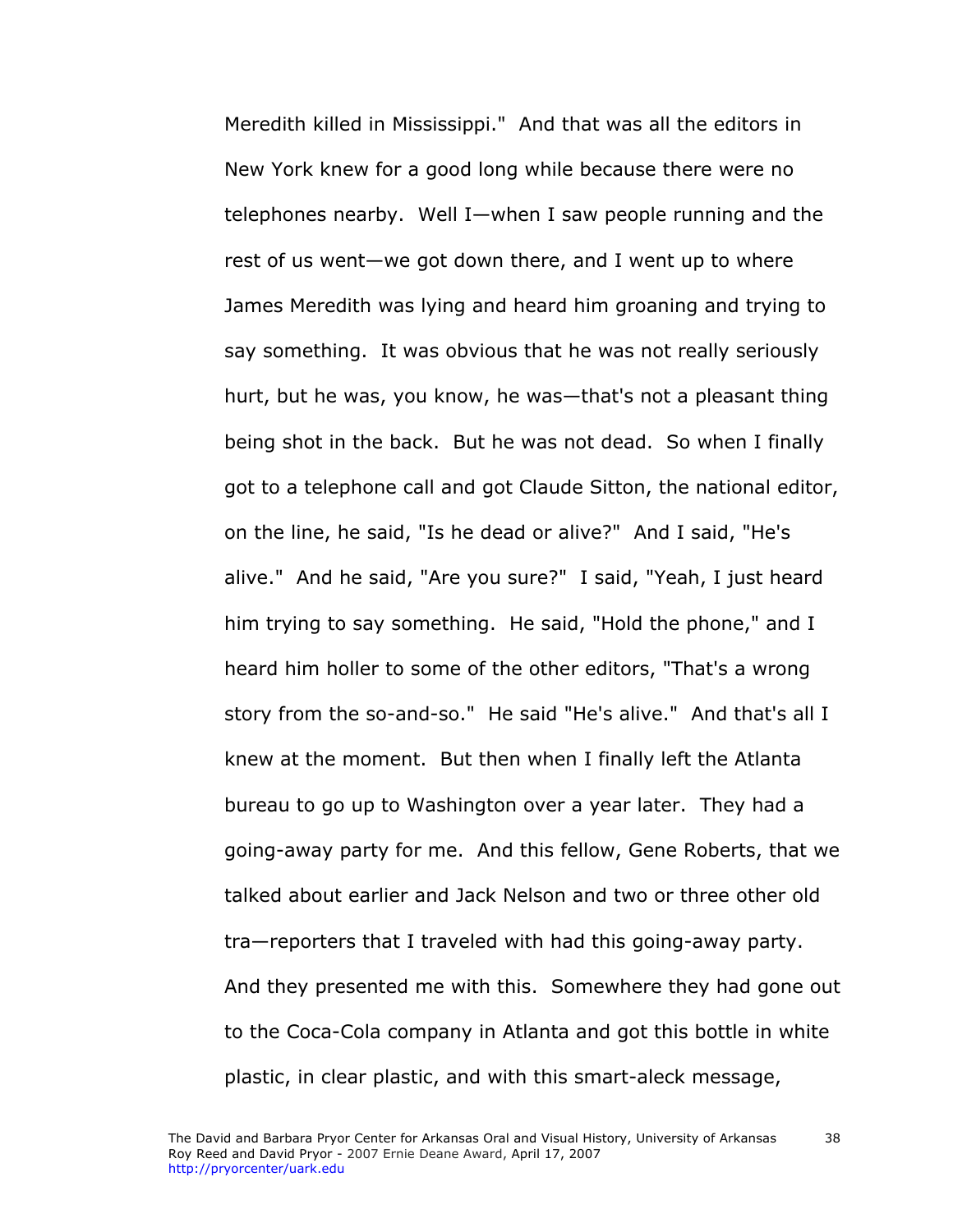"Where's Roy Reed?" because the story that went around and that was repeated in Gay Talese's book about the *New York Times* was that Claude Sitton, when he—when he got the word on the wire that James Meredith had been shot down, he went to the wire machine and saw that picture, and he was scanning the picture looking for me. [*Laughter*] And that's when he said, "Where's Roy Reed?" And so that was the inspiration . . .

- DP: Or "Where in the hell is Roy Reed?"
- RR: Yeah, yeah, yeah,
- DP: That's a great story.
- RR: But I've still got the thing, and I treasure it in spite of that. [*Laughs*]

[00:59:06] DP: One other little bit of a story from Hogeye. Nineteen eighty, in the fall Roy, Norma, myself were at Hogeye having dinner, one of our wonderful dinners with Norma. And Roy and I were out on the deck, and Norma was in the kitchen, and—and Roy asked me this question. He says, "Well, David, are you going to be working for Jimmy Carter's reelection for president running against Reagan?" I said, "Well, I don't know, Roy. Odd thing is is he's not asked me to help him, and so I don't know if he needs my help or not." This is a true story. Norma comes out on the deck within probably 60 seconds after that or two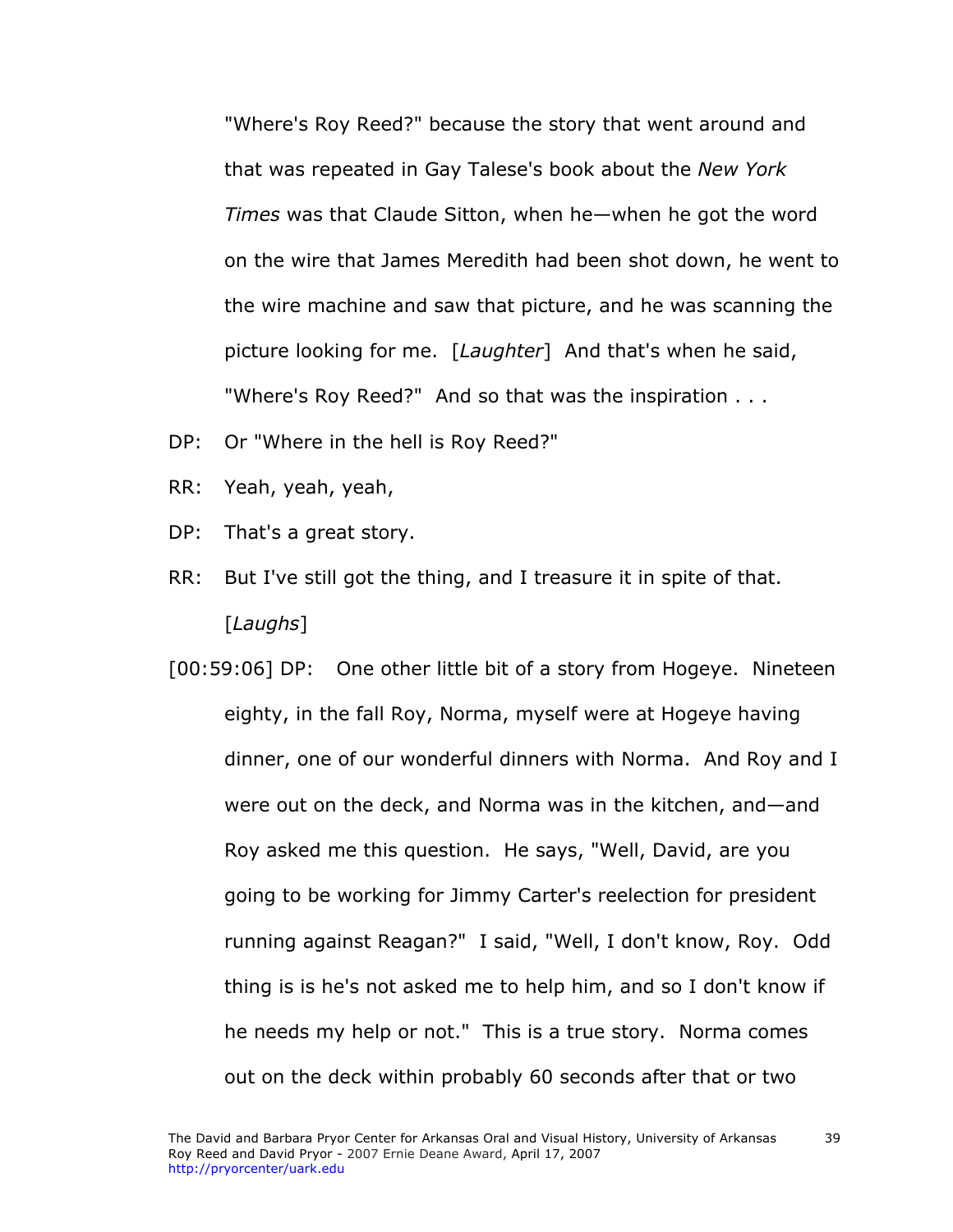minutes and says, "David, the White House is on the phone." I said, "What?" Said, "The White House is on the phone." So I get up, and I don't know how they found where I was at Hogeye, Arkansas. And I go in and pick up the phone, and they said, "Please hold the line for President Carter." And he says, "Senator Pryor, this is President Carter. I said, "Hey, Mr. President. How are you?" Sunday night. Said, "I just haven't had a chance to ask you to help me in my reelection. [*Laughter*] And I just wanted you to know how much I need your help." So I go back out on the deck. I said, "Well, Roy, I guess I am going to try to help him." [*Laughter*] But anyway, that was a true story. That was always a mystery. We thought maybe Roy's home was bugged by the late J. Edgar Hoover at the FBI or something like that. But I want to—I want to mention two things. Man, our time is going so fast. Roy's made two wonderful contributions in books. He also in 1976, I believe that was the case—[19]77, he decided that because it was the 100th anniversary of Tom Sawyer and Huckleberry Finn, Mark Twain, he was going to go back and retrace some of that. And he did that, I believe, in 1976, some . . .

RR: About that, yeah.

DP: . . . Hannibal, Missouri.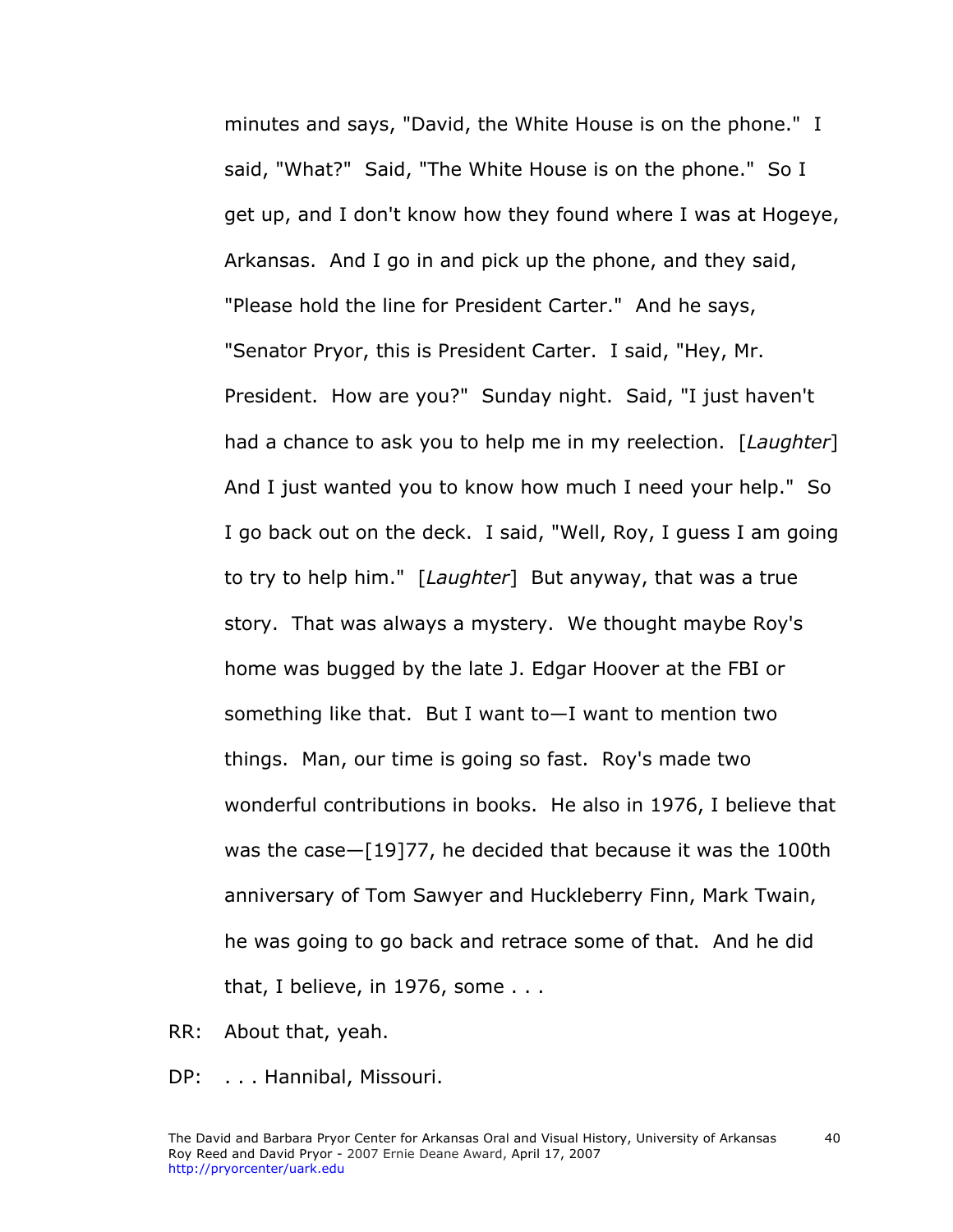RR: Yeah, yeah.

 $[01:01:08]$  DP: You wrote about those times  $\dots$ 

RR: Mh-hmm.

DP: ... and those were very poignant. And I couldn't put my fingers on—I—my hands on those. But one great contribution he's made not only to journalis—from journalism to politics and government, he's written this book on Orval Fabus. And this is probably the definitive book, not only on this man, Faubus, who he got to know after eight or ten years of interviewing him and interviewing his friends and enemies and adversaries and everyone. But this is the *Life and Times of an American Prodigal*. And this is probably the definitive book in the country that's ever been written, not only about this man, but also about the times in which Orval Faubus reigned superior, almost as a as a unbelievable power in this state. Your mothers and dads would—and grandfathers and grandmothers, would all remember Orval Faubus, who served as governor for, gosh, what? Twelve or so years. The other remarkable book. And this is a book about being a word merchant and being able to capture something. When Roy and Norma were moving back to Arkansas from London and New York and Washington and wherever else it—New Orleans where they'd lived. Moving back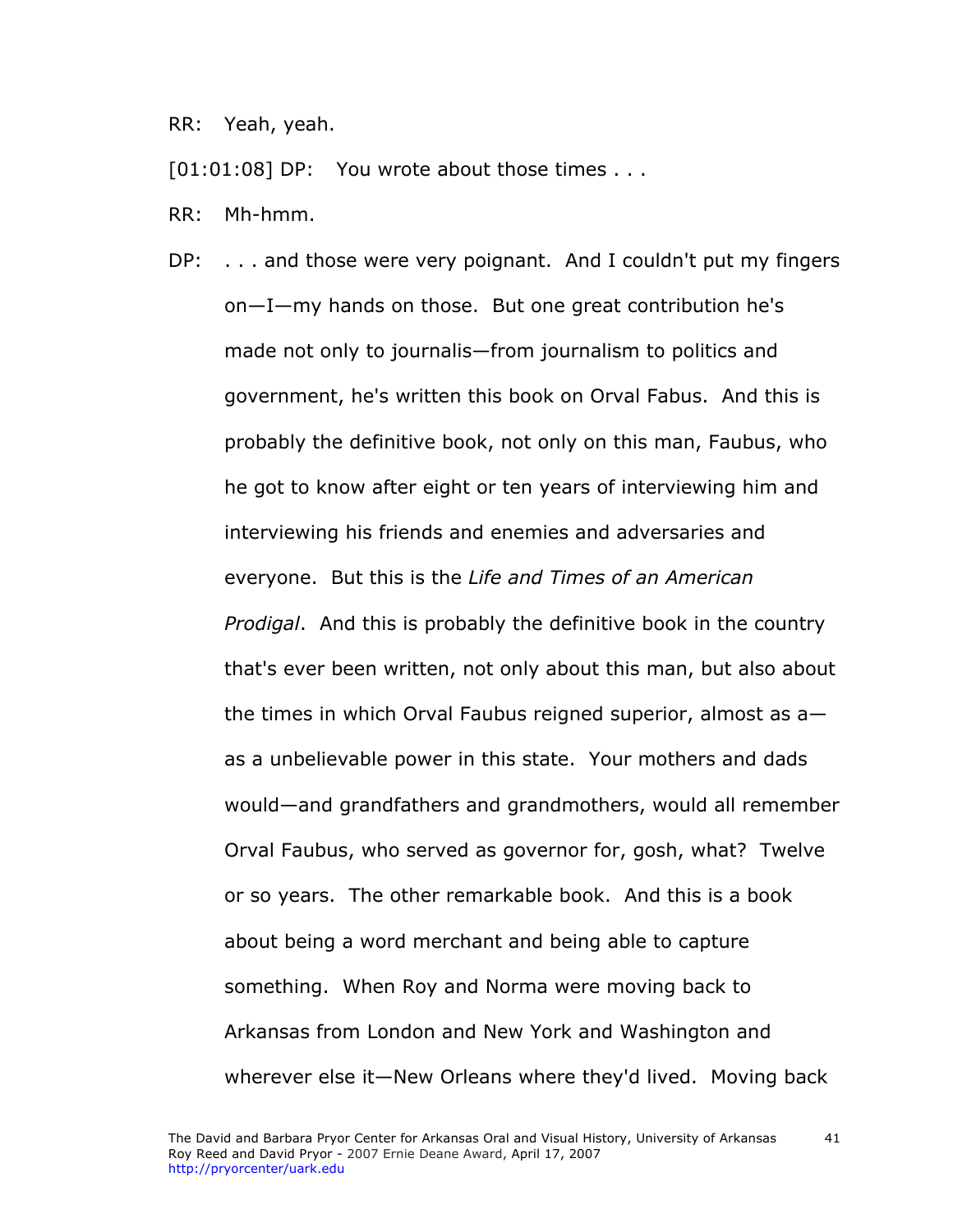to Hogeye. When they were building their home in Hogeye, Roy and Norma spent a very cold January full of ice storms and sleet and snow and cold and whatever. I want to read you one paragraph. Listen to this. "We endured that endless January. We found reservoirs of patience and creativity that we had not used before. We rationed the radio. We read only newspapers. No books before noon. We invented chores and rewarded ourselves with good wine after dark. Neither of us is blessed with an even temper, so we took extreme care in the words we passed. I learned once more during the long enduring days of our homecoming that my wife was very good company. One day toward the end of the month I went out to empty the ashes. The air felt a little gentler. The moon was already high, an hour before sundown, and as I stood looking at it, a hawk came down from the woods and flew right across it. The hawk's belly was red in the shrinking light. I flew along with it a little way to the top of the next mountain, and when I went in to the fire feeling a small blush of confidence." Now, when y'all can put words on paper like that, you're going to be as meaningful and certainly as successful as you—as Roy Reed has been and make the contributions that he's been. Roy, Walter Lippmann was a great American journalist. And I hope that these students have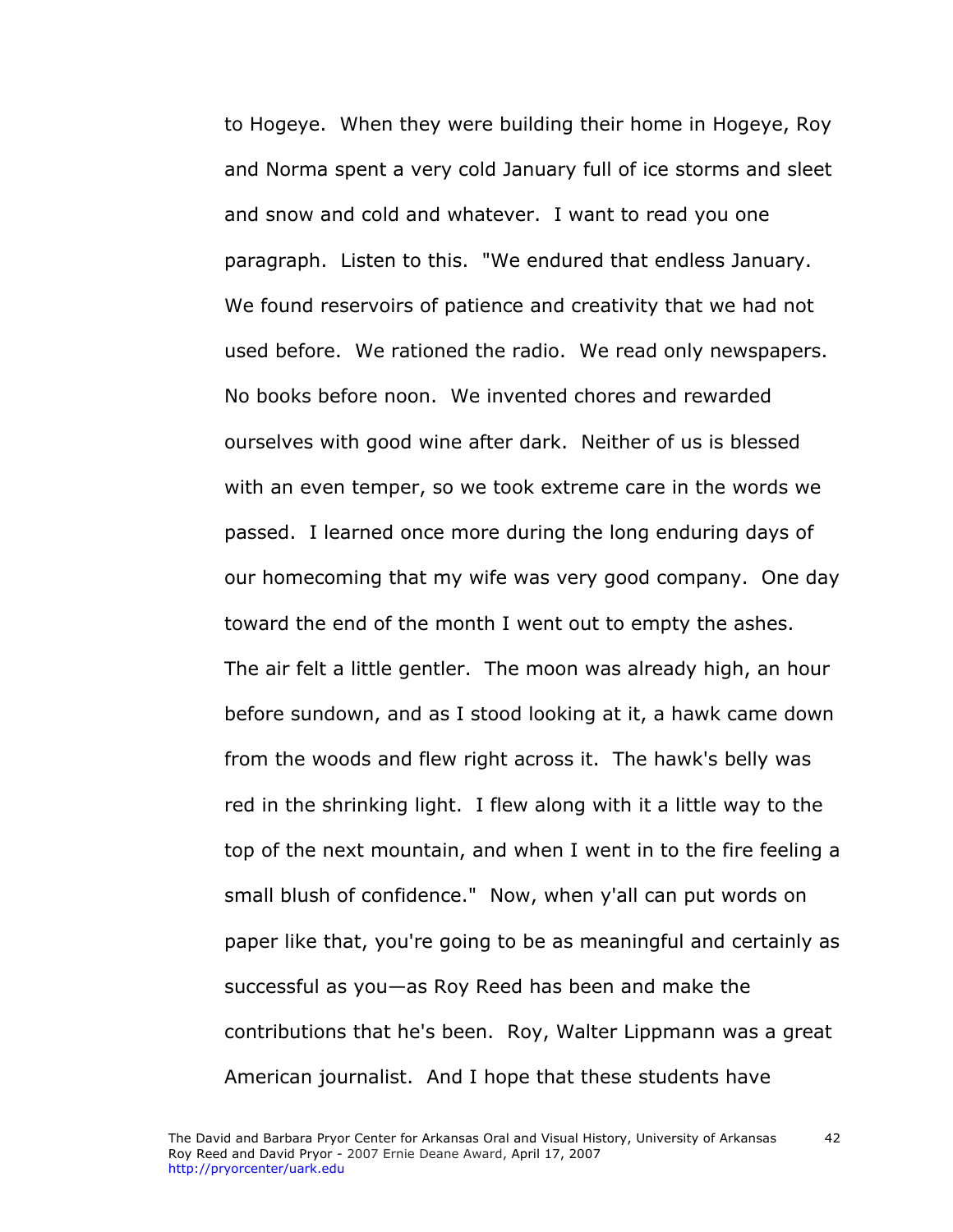studied a little about Walter Lippmann and his times. But he was always, I think, struggling with whether or not a journalist was to become, and was to be, and was to play a role of the cynic or the skeptic. Do you have a thought on that?

[01:04:40] RR: Oh, absolutely. I come down on the side of skeptic. I think cynicism is—is the enemy of good journalism. The cynical reporter is not—is not worth hanging around with. But you expect every good reporter to be skeptical. Skeptical in the sense of questioning. My—my old editor, Turner Catledge, a great Mississippian, used to say that what it takes to make a good reporter is insatiable curiosity and an irresistible urge to tell what you found out. I think that's the—Frank, that's not exactly a definition of journalism, but I'd offer that up for what defines a reporter. But only skepticism will get you there. If the first person that Seth Blomeley had gone to to check out that story about the hard drives had said, "Oh, Seth there's nothing to that. That's easily explained." If he had accepted that—and that probably happened. I don't know. If he had just said okay and let it go, but somewhere his—his professional skepticism kicked in and kept him going. And that's—that's a good thing. That's a good thing. Mere cynicism is  $a$ -is  $a$ -is an easy way out. That's an easy way of saying, "Oh, they're all the same.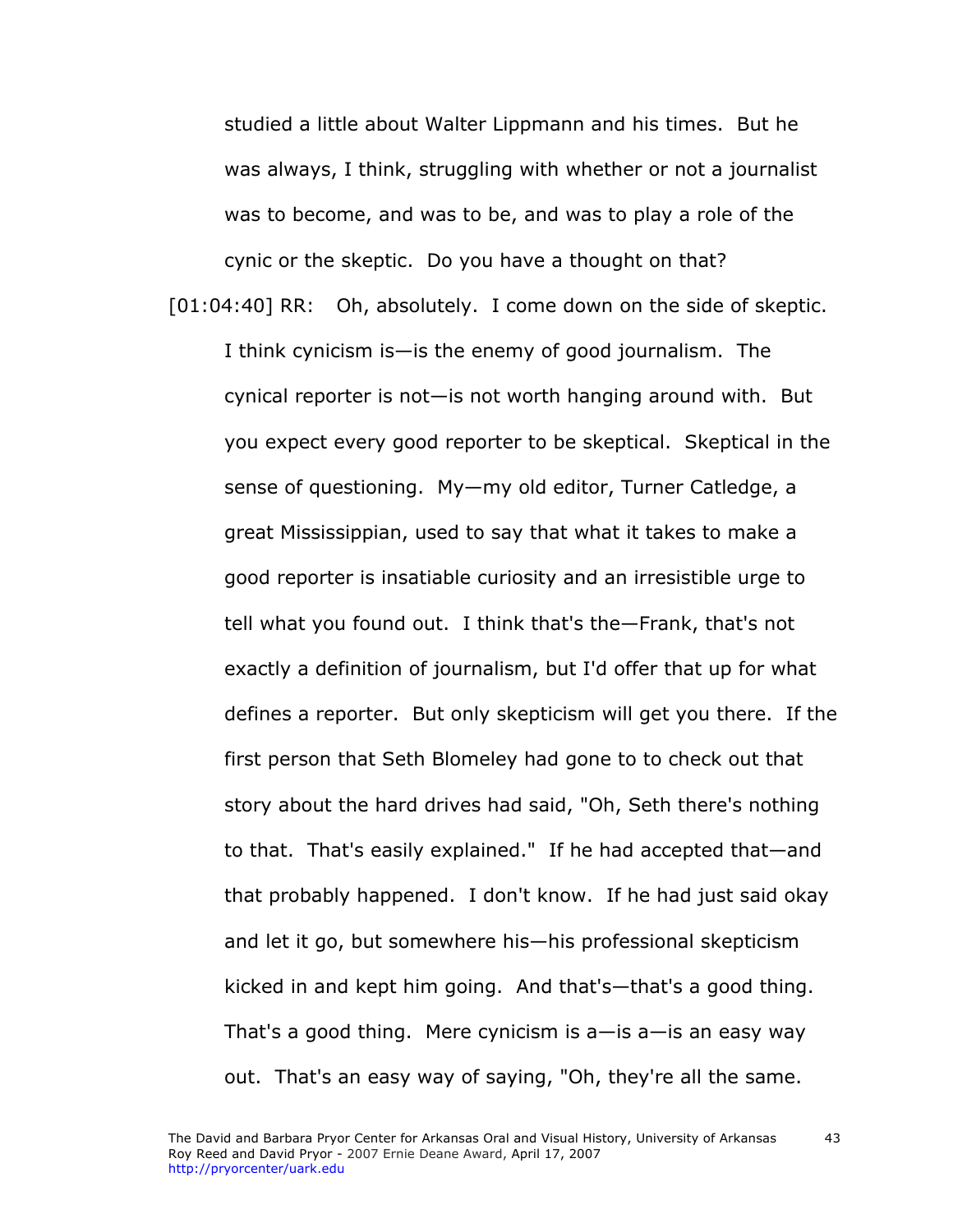They're all bad guys." You've heard that in your line of work. "All politicians are liars and cheats," which incidentally I think is one of the great slanders of all times. It's done great disservice to our country, that and the idea that government is an enemy. But—but skepticism will get you past that. Cynicism will just get you mired deeper. And finally you'll become an alcoholic or something and give it up and just [*laughter*] [unclear words].

- [01:06:37] DP: You know, yesterday I was caught up—late last evening I was caught up in the Virginia Tech situation, and I was watching the—I was watching this kid, 20 years old I guess, who had taken all those pictures with his cell phone. Amazing.
- RR: Yeah.
- DP: Absolutely amazing. And they said, "Why did you do that? You were in danger." And he said something like this, paraphrasing. He said, "I wanted to know what was going on." And to me that's what a journalist should be.
- RR: That's right. That's right.
- DP: I don't know whether this kid was a journalist or not at the school.
- RR: He ought to be. Yeah.
- DP: He said, "I wanted to know what was going on."
- RR: Yeah.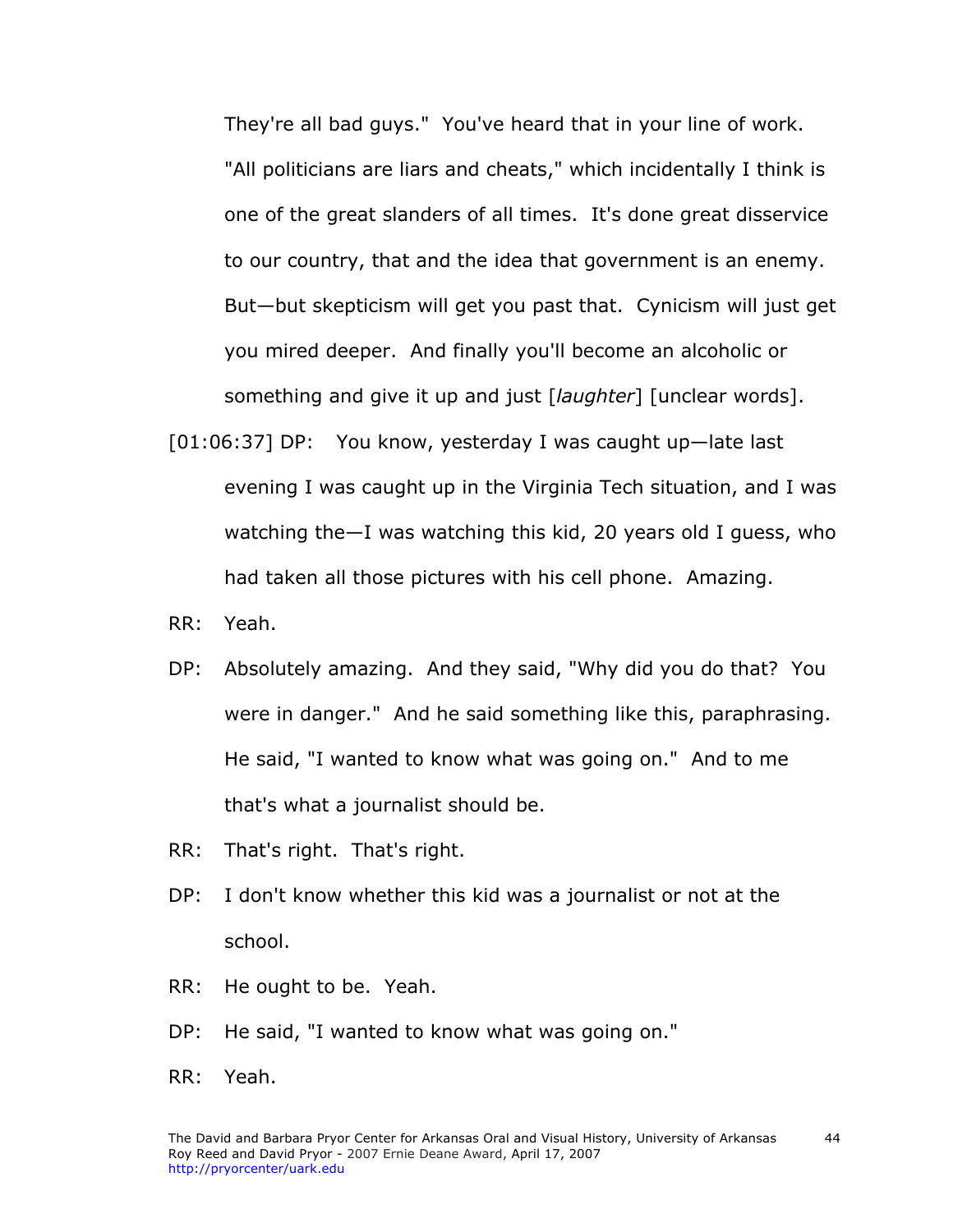- DP: I think that says a lot about journalism and what . . .
- RR: Yeah.
- DP: . . . a true journalist should be.
- RR: Yeah, yeah. Absolutely. Yeah.
- [01:07:27] DP: Roy, your life has taken so many wonderful term turns, and here you are. You've just gotten this wonderful award, you and Seth. And I would just like to know if you have a comment or two to wind up our little interview today.
- RR: Well, I—the only thing I can think of—somebody asked Alistair Cooke when he was finally, at about age of 90, retiring from active journalism what he was going to do in retirement. He said, "Well, my first—my first goal is to slow my backswing, [*laughs*] and I think I'll work on that." [*Laughter*]
- DP: You're going to slow you're backswing.
- RR: Yeah, yeah, yeah.
- [01:08:08] DP: Well, I'd like to make a comment just about, if I could, about journalists and journalism and about you. *New York Times*, *Arkansas Gazette*, wonderful writer, wonderful contributions. But you know, there's also the *Dumas Clarions* and the *Fordyce News Advocates* and the *Pine Bluff Commercials* and the *Daily Searcy Citizen* and *Conway Log Cabin Democrat*. There's also these other great little newspapers throughout our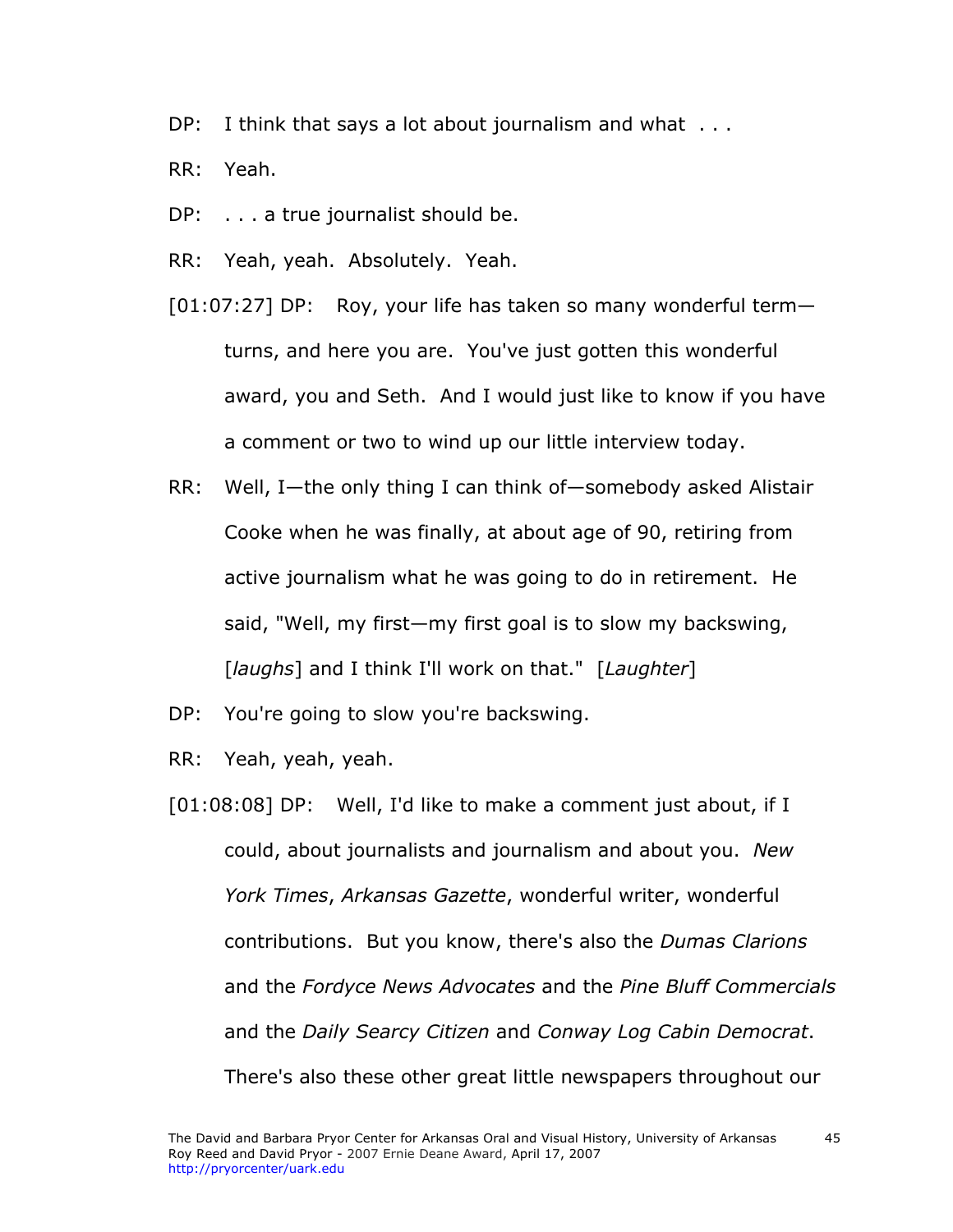state. And those are the things that I think hold our community together.

- RR: Yeah.
- DP: This was what I think Ernie Deane was kind of all about.
- RR: Yeah.
- DP: Sort of holding us together. And Roy Reed has been a part, I think, overall, of this philosophy of letting us know what was going on . . .
- RR: Mh-hmm.
- DP: . . . so we could take the facts, sift through them, and sort of hold ourselves together as a state. But those little newspapers out there—we call them little—they play just as important a role in our communities today as the *New York Times* or the major papers that we know so much about and get quoted all the time. So I just urge you as journalism students to really, really think about this as a career and try to pattern your philosophy as much as you can about—and—and compare to Roy Reed and Seth Blomeley and others who we honor today. Roy, I think we have one or two more minutes and I'm—we're out of time. This has gone pretty quickly.

RR: It has.

DP: It's gone quickly for us. May not for the students.